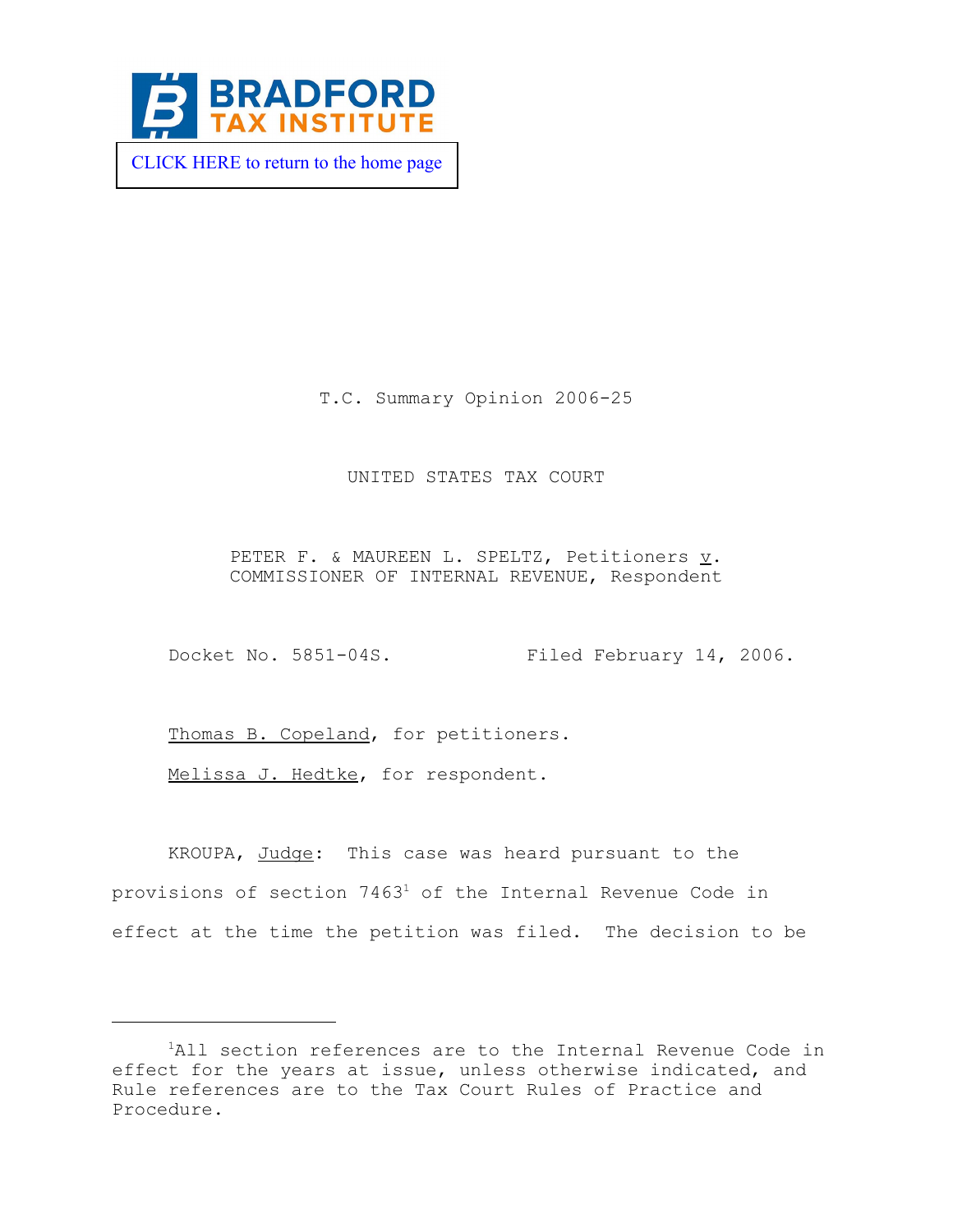entered is not reviewable by any other court, and this opinion should not be cited as authority.

Respondent determined deficiencies in petitioners' Federal income taxes of  $$921^2$  for 2000 and  $$1,082$  for 2001. The issues for decision are:

1. Whether petitioners, husband and wife, had an employeremployee relationship. We find that they did.

2. Whether petitioners may exclude from gross income medical benefits of \$3,279 in 2000 and \$4,539 in 2001 paid by an employer-spouse to an employee-spouse. We find that they may.

3. Whether petitioners may deduct from gross income medical benefits of \$3,279 in 2000 and \$4,539 in 2001 paid by an employer-spouse to an employee-spouse. We find that they may.

### Background

Some of the facts have been stipulated and are so found. The stipulation of facts and the accompanying exhibits are incorporated by this reference. Petitioners resided in Rollingstone, Minnesota, at the time they filed the petition. Maureen Speltz

Petitioner Maureen Speltz (Mrs. Speltz) has operated a sole proprietorship daycare business in petitioners' home since 1982. Mrs. Speltz has an elementary education degree, and she has been

 $- 2 -$ 

<sup>&</sup>lt;sup>2</sup>All monetary amounts have been rounded to the nearest dollar.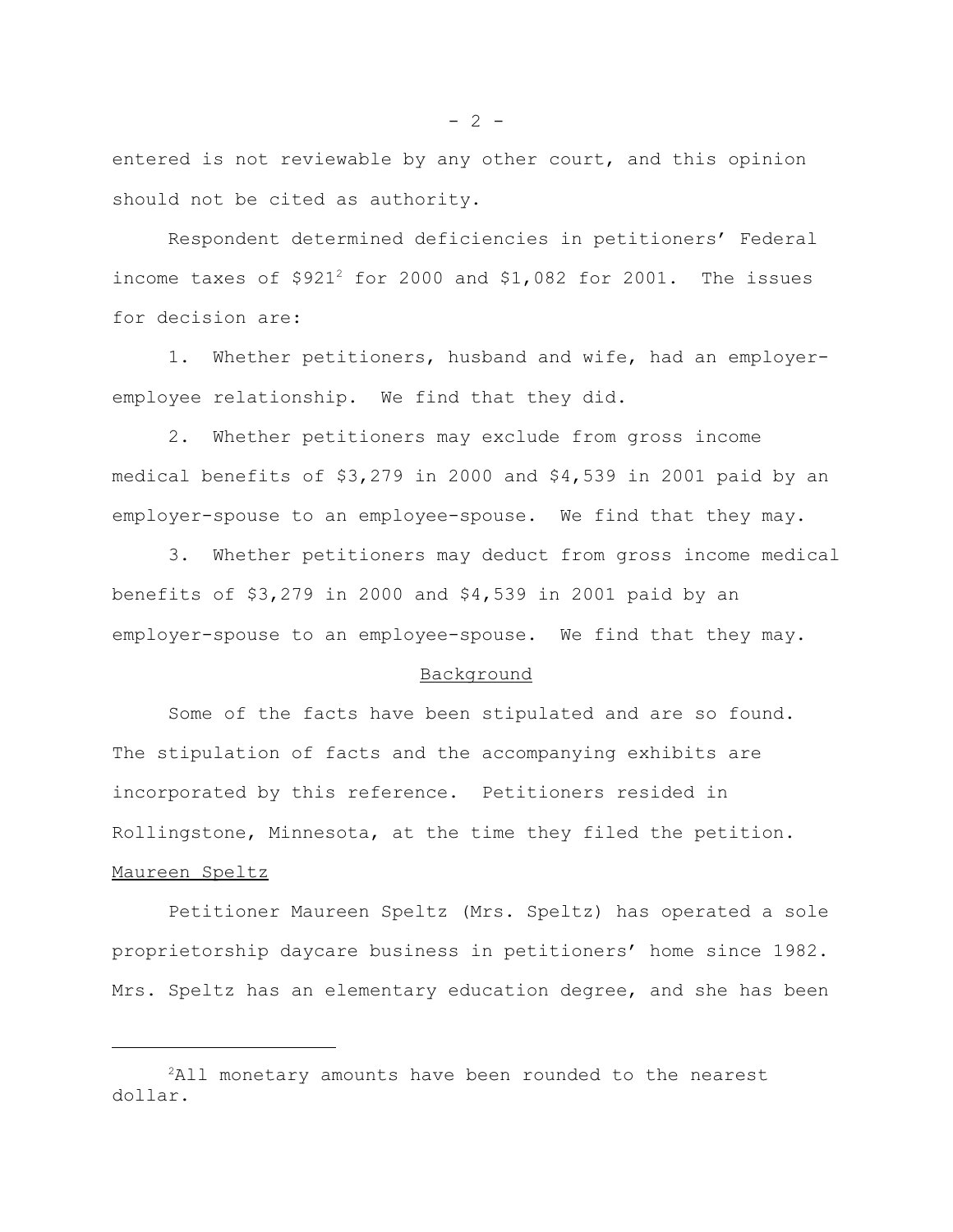licensed by the State of Minnesota to run the daycare business since 1987. Mrs. Speltz cared for up to 16 children daily during the years at issue.

Mrs. Speltz has managed the daycare since 1987 through the years at issue. Mrs. Speltz established the daycare's rules, policies, and hours of operation. She established a daycare business checking account and credit card account in her name and purchased a professional pre-school curriculum that she has used to instruct the children.<sup>3</sup> In addition, Mrs. Speltz drafted all parental contracts, addressed parental complaints, negotiated daycare rates, collected payment, administered bookkeeping, handled State of Minnesota regulatory personnel, utilized the services of Mr. Speltz, and taught the curriculum.

In comparison, Mr. Speltz, while integral to the daycare, had a limited and narrowly defined role during 2000 and 2001. Mr. Speltz assisted Mrs. Speltz by monitoring the children from approximately 2:30 p.m. until 6:00 p.m. and by performing other maintenance-type tasks. Mr. Speltz's part-time role was designed specifically to fit a medical reimbursement plan that Mrs. Speltz established with the help of a tax adviser.

### Medical Reimbursement Insurance Plan

Mrs. Speltz established an employer-provided accident and health plan for employees with the help of a tax adviser in 2000.

 $- 3 -$ 

<sup>3</sup>The curriculum was a pre-kindergarten program designed to teach children colors, letters, and numbers.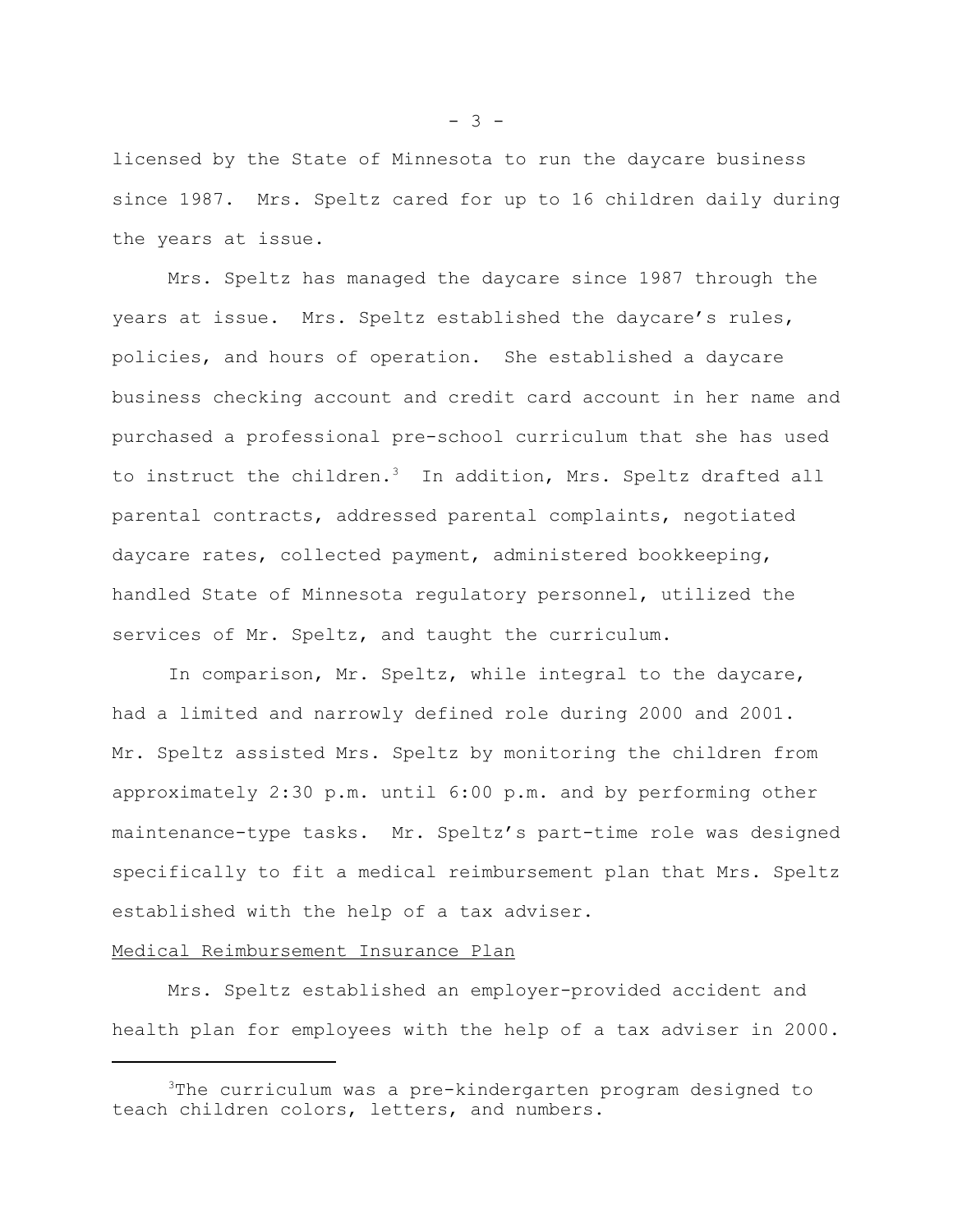Mrs. Speltz executed three documents in 2000, an employment contract, a salary redirection document, and a client data sheet.

The employment contract described Mr. Speltz's job duties. Mrs. Speltz and Mr. Speltz signed the contract. Mr. Speltz's duties were described as childcare, lawn care, chopping firewood, and repairing toys and sundry items. Mr. Speltz was also required to work an "average" of 12.5 hours weekly in return for a medical reimbursement benefit limited to \$6,500 per year. Medical benefits, according to the contract, included deductibles, insurance premiums, and medical costs not covered by insurance.

The Employee Salary Redirection document provided that \$542 per month would be directed to a flexible spending account on Mr. Speltz's behalf to pay for Mr. Speltz's insured and uninsured healthcare costs. Mr. Speltz signed the employee salary redirection document as an "employee" and Mrs. Speltz as his "employer."

In addition, Mrs. Speltz signed a client data sheet requiring Mr. Speltz to work a "minimum" of 12.5 hours a week and a "minimum" of 7 months a year. The client data sheet also stated that Mr. Speltz's medical reimbursement was limited to \$6,500 per year.

Mrs. Speltz relied upon an Internal Revenue Service Coordinated Issue Paper, entitled "Health Insurance Deductibility

 $- 4 -$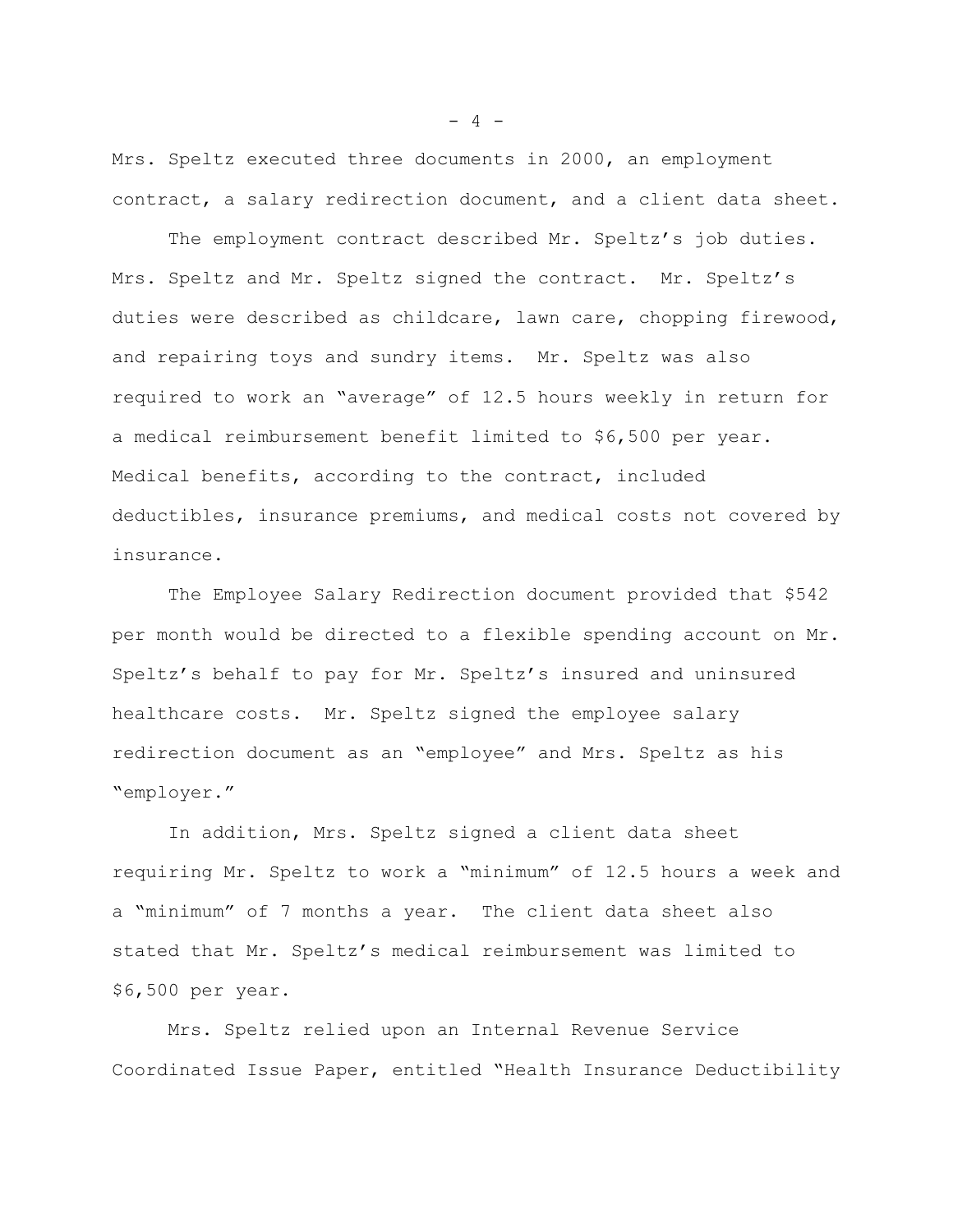for Self-Employed Individuals," dated March 29, 1999, and Rev. Rul. 71-588, 1971-2 C.B. 91, in setting up the plan.<sup>4</sup> Each document permits, under certain circumstances, a sole-proprietor employer-spouse to deduct medical benefits provided to an employee-spouse, and the employee-spouse to exclude those same benefits from his or her gross income.

#### Mr. Speltz

Mr. Speltz has provided childcare services (and other general services) for the daycare since 2000 and has been reimbursed under the daycare's accident and health plan for a limited amount of medical care expenses and insurance premiums as compensation for his services.

Mr. Speltz also worked full time during the years at issue as a machinist for Fastenal Company, Inc. (Fastenal). Mr. Speltz's hours at Fastenal were from approximately 6 a.m. until approximately 2:15 p.m. Mr. Speltz had medical and dental insurance through Fastenal. Mr. Speltz's spouse and dependents were eligible to receive benefits. Mr. Speltz also had a snow removal and lawncare service during 2000 and 2001.

Mr. Speltz began working for the daycare when he returned home from his full-time job on weekdays, around 2:30 p.m., and he

 $-5 -$ 

<sup>4</sup>Internal Revenue Service Coordinated Issue Papers and Revenue Rulings are generally not entitled to deference in this Court. See Lunsford v. Commissioner, 117 T.C. 159, 182 (2001); see also N. Ind. Pub. Serv. Co. v. Commissioner, 105 T.C. 341, 350 (1995), affd. 115 F.3d 506 (7th Cir. 1997).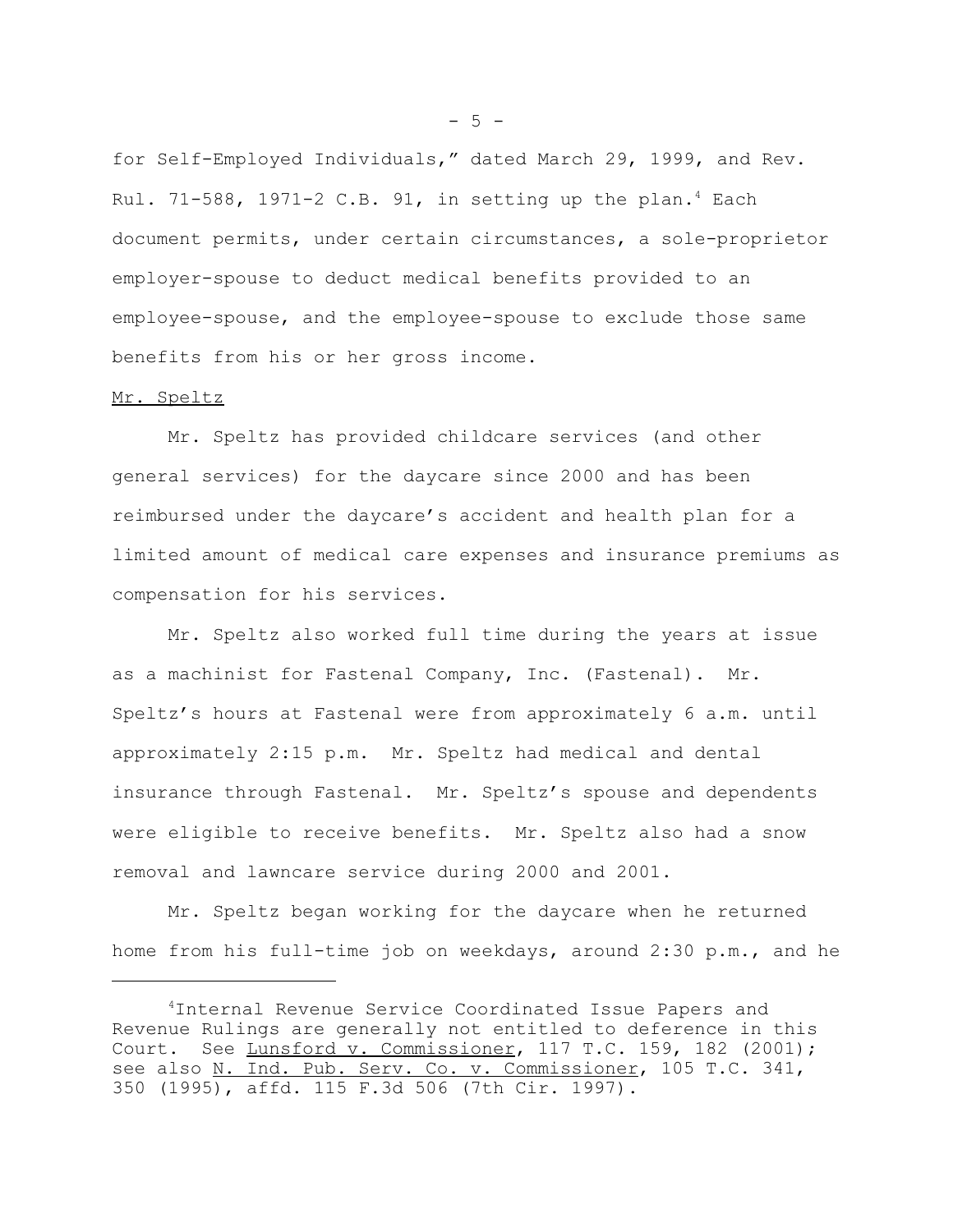worked until at least 6 p.m., when the daycare closed. Mr. Speltz cared for all the children if Mrs. Speltz was absent, usually when Mrs. Speltz had doctor or dentist appointments. For a short period of time, Mr. Speltz cared for a small boy whose mother had to work very early from 5 a.m. until 6 a.m. Generally, however, Mrs. Speltz directed Mr. Speltz to monitor and care for about five or six older children when he arrived home.5 Mr. Speltz monitored the children indoors and whenever possible outdoors, where the children could be active playing kickball, soccer, and basketball, and sledding on the vast stretch of property that petitioners maintained according to State of Minnesota daycare standards. Sometimes Mr. Speltz took the children on nature walks along the creek running through petitioners' property. Mr. Speltz also took the children for rides in a trailer connected to his tractor, and he often took them across the many acres of petitioners' farm to collect firewood that Mr. Speltz chopped to heat petitioners' home.<sup>6</sup> In addition, Mr. Speltz spent time repairing the children's toys, cleaning, and organizing the daycare areas.

Mr. Speltz also performed tasks benefiting petitioners personally, including picking up mail, groceries, chopping

6Firewood was the only source of heat in their home.

 $- 6 -$ 

<sup>&</sup>lt;sup>5</sup>When the children were split into two groups, Mrs. Speltz watched the younger children, whose care involved diapering, toilet training, and playing with toys.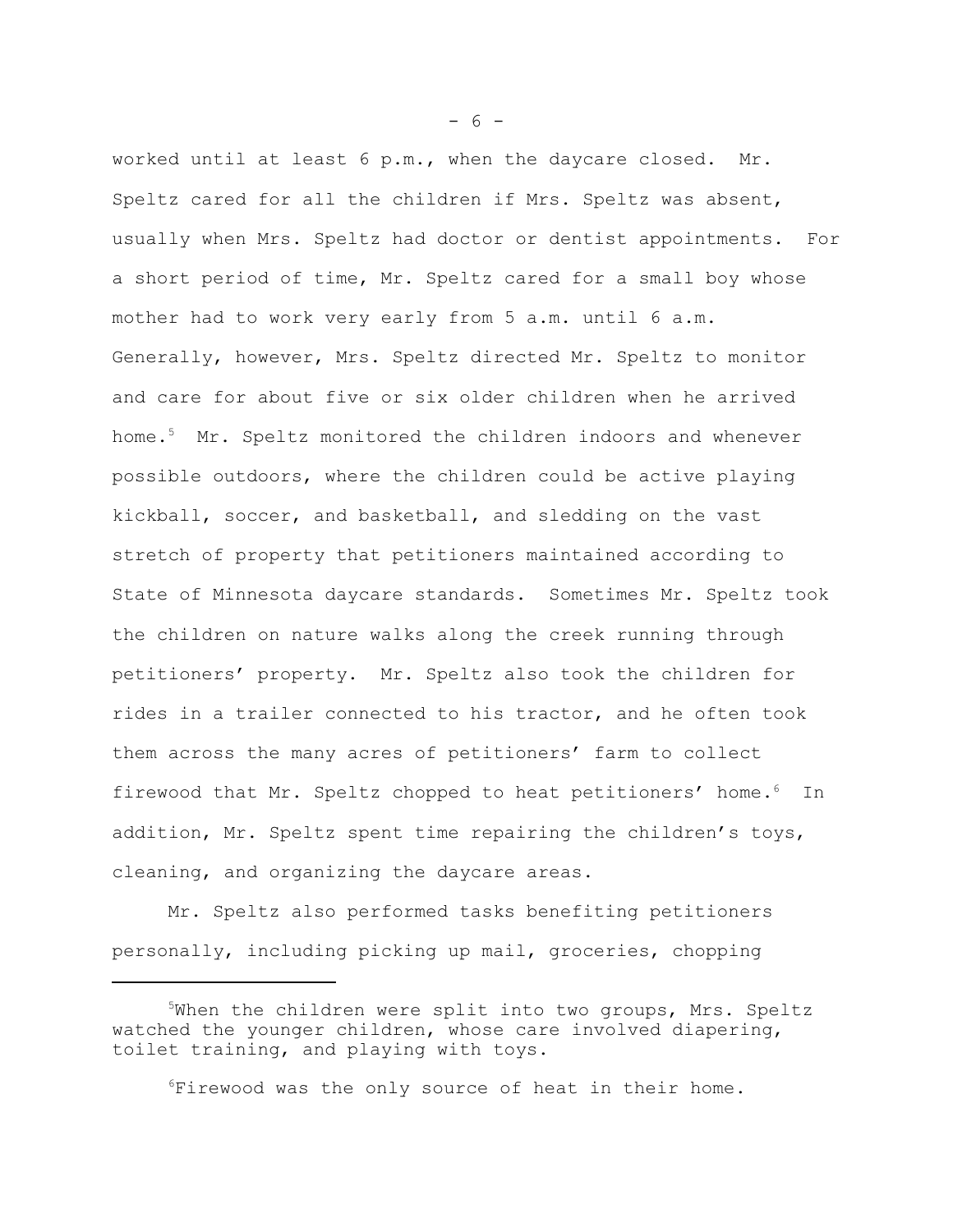firewood, and transporting the wood by tractor from their distant farmhouse to their home. If Mr. Speltz took the older children in the trailer when he picked up the firewood, he might spend up to 2 hours returning because he drove the children around the property.

During the snowy Minnesotan winter months, Mr. Speltz plowed petitioners' driveway and shoveled snow from the walkway to petitioners' house. Mr. Speltz did this several times daily on blustery days as Mrs. Speltz's clients were usually mothers carrying small children who dropped them off and picked them up at several times during the day (Mr. Speltz sometimes left his full-time job to do this).

Mrs. Speltz directed that Mr. Speltz perform only childcare and maintenance tasks, and she made contemporaneous notes detailing his activities. Mr. Speltz's assistance was integral to Mrs. Speltz's daycare business. Moreover, as the nature of Mr. Speltz's daycare-related work varied little, he required minimal instruction. Though petitioners derived a personal benefit from some of Mr. Speltz's activities, Mr. Speltz would not have spent the amount of time or devoted the degree of care to those activities were there no daycare business.

 $- 7 -$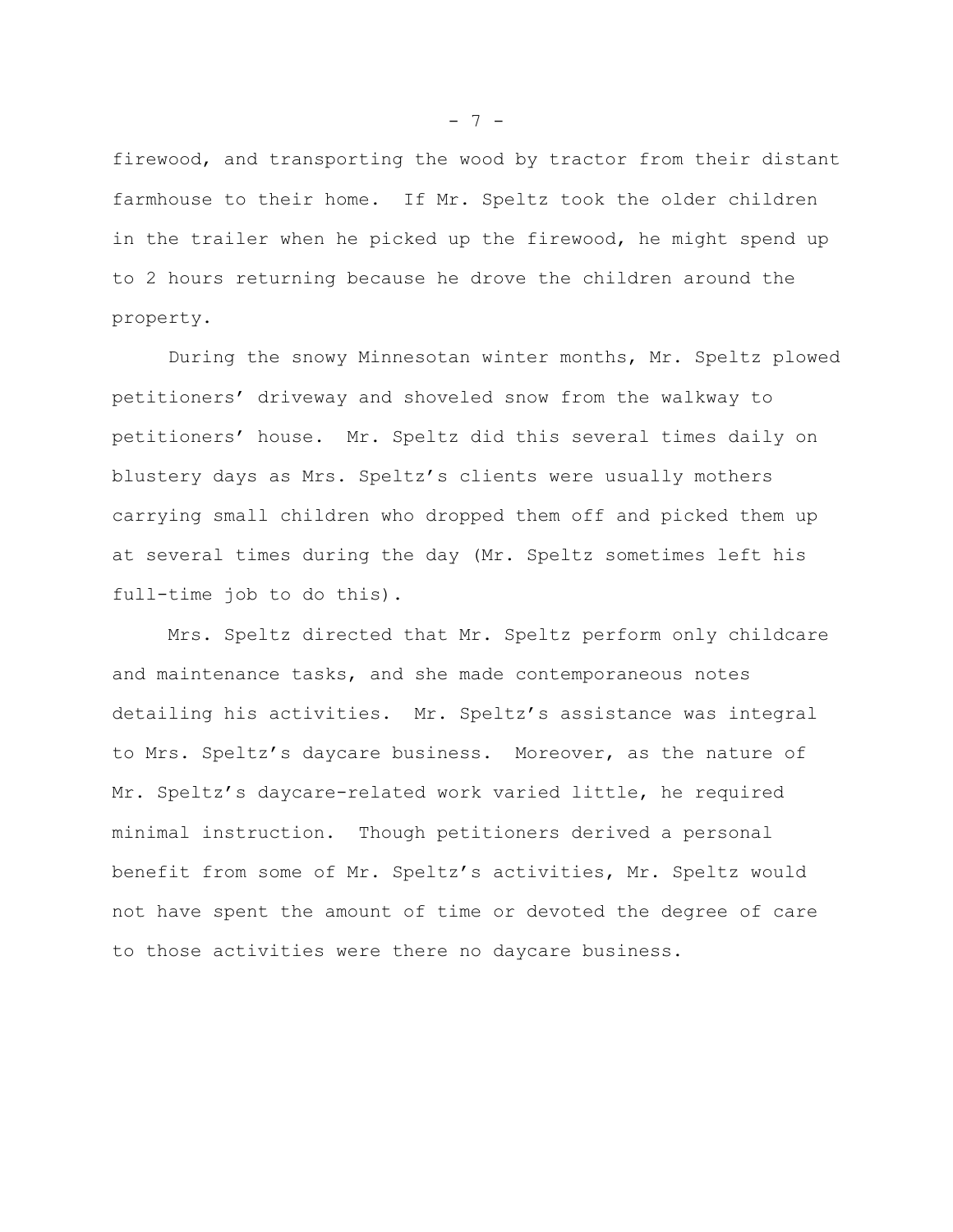#### Training

Mrs. Speltz directed Mr. Speltz to take classes in nutrition and general childcare because the State of Minnesota and County in which petitioners resided required daycare personnel to have this training. Mr. Speltz's training consisted of about 2 hours of child-nutrition training and about 4 hours of child-behavioral guidance.

Mrs. Speltz substantiated that Mr. Speltz worked 525.25 hours in 2000 and 735 hours in 2001, an average of 12.84 hours a week in 2000 and 14.13 hours a week in 2001.

# License

Mrs. Speltz had a State of Minnesota issued daycare license. From 1987 through February 1999, Mrs. Speltz's license listed her name only. In February 1999, the State issued the license in Mrs. Speltz's and Mr. Speltz's names. Mr. Speltz did not apply for the license and took no part in interviews or inspections required to obtain the license. The State of Minnesota listed Mrs. Speltz's and Mr. Speltz's names most likely because they were listed as co-owners of the home where Mrs. Speltz maintained the daycare. The license issued in August 2001 omitted Mr. Speltz's name and listed only Mrs. Speltz's name.

### Tax Returns

Petitioners reported daycare income and expenses on Schedules C, Profit or Loss From Business, of their joint Federal

- 8 -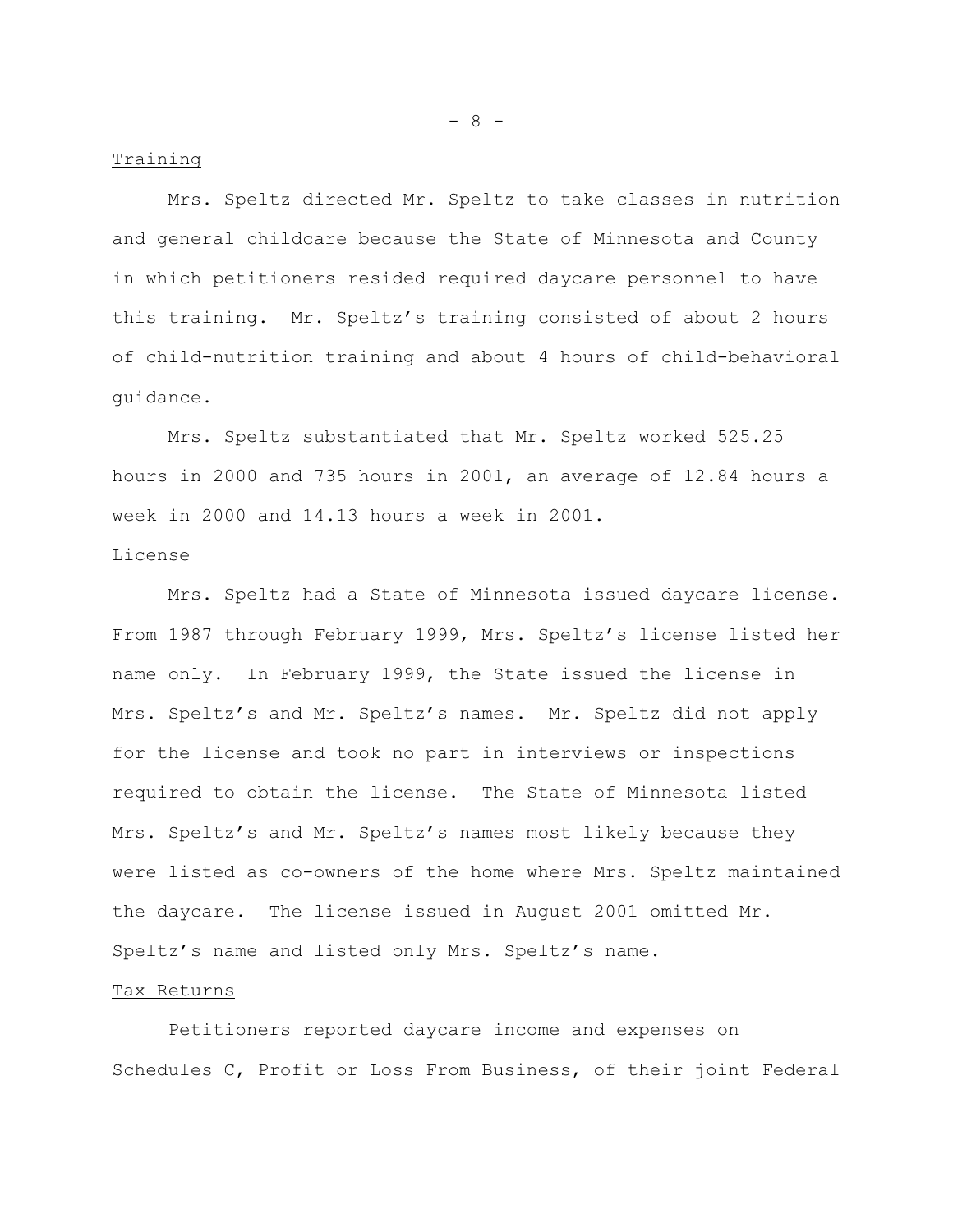income tax returns for 2000 and 2001, listing their principal business as "child care." Petitioners deducted \$3,279 as an employee benefit program expense in 2000, including \$705.82 for health insurance premiums. Petitioners deducted \$4,539 as an employee benefit program expense in 2001, including \$968.06 for health insurance premiums.

Respondent disallowed petitioners' claimed employee benefit program expense deductions because respondent found petitioners failed to establish that the amounts were ordinary and necessary business expenses or that Mr. Speltz was a bona fide employee of the daycare. Respondent mailed petitioners a deficiency notice on February 23, 2004, and petitioners timely filed a petition.

### Discussion

We are presented with two issues, the excludability of medical premiums and reimbursements from petitioners' gross income and the deductibility of those same amounts from the daycare business income. Regarding the excludability issue, we must determine whether petitioners entered into a valid arrangement for the payment of health benefits under section 105(b) and whether Mr. Speltz was a bona fide employee of the daycare. Regarding the deductibility issue, we must determine whether the deduction amount was an ordinary and necessary business expense of the daycare.

- 9 -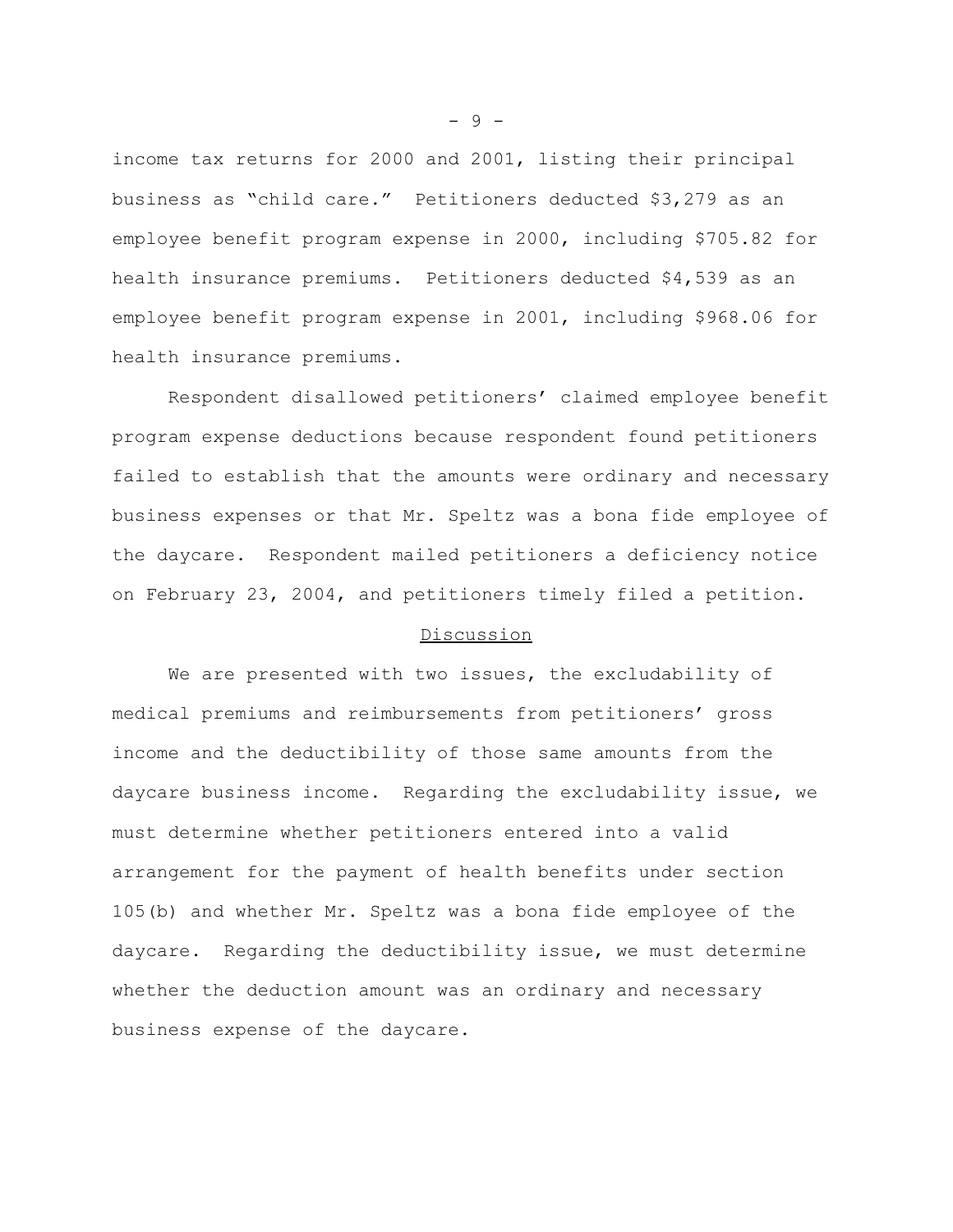Respondent makes a number of alternative arguments to disallow the deductions and exclusions. Respondent argues that petitioners' section 105(b) plan was improper and/or failed on its own terms, that Mr. Speltz was not a bona fide employee of the daycare, and that the expenses were not ordinary and necessary business expenses. Petitioners counter that the medical premiums and reimbursements should be excluded from Mr. Speltz's gross income because petitioners set up a proper section 105(b) plan for daycare employees and that Mr. Speltz was a bona fide employee. Petitioners also contend that the medical premiums and reimbursements are deductible from the daycare business income because they were ordinary and necessary business expenses of the daycare. We first address the burden of proof.

## I. Burden of Proof

The Commissioner's determinations are presumptively correct, and the taxpayers bear the burden of proving that the Commissioner's determinations are erroneous. Rule 142(a); see Welch v. Helvering, 290 U.S. 111, 115 (1933). Taxpayers also bear the burden of proving that they are entitled to the claimed deductions. INDOPCO, Inc. v. Commissioner, 503 U.S. 79, 84 (1992); New Colonial Ice Co. v. Helvering, 292 U.S. 435, 440 (1934).

A taxpayer's burden, however, may shift to the Commissioner if the taxpayer introduces "credible evidence" complete with the

 $- 10 -$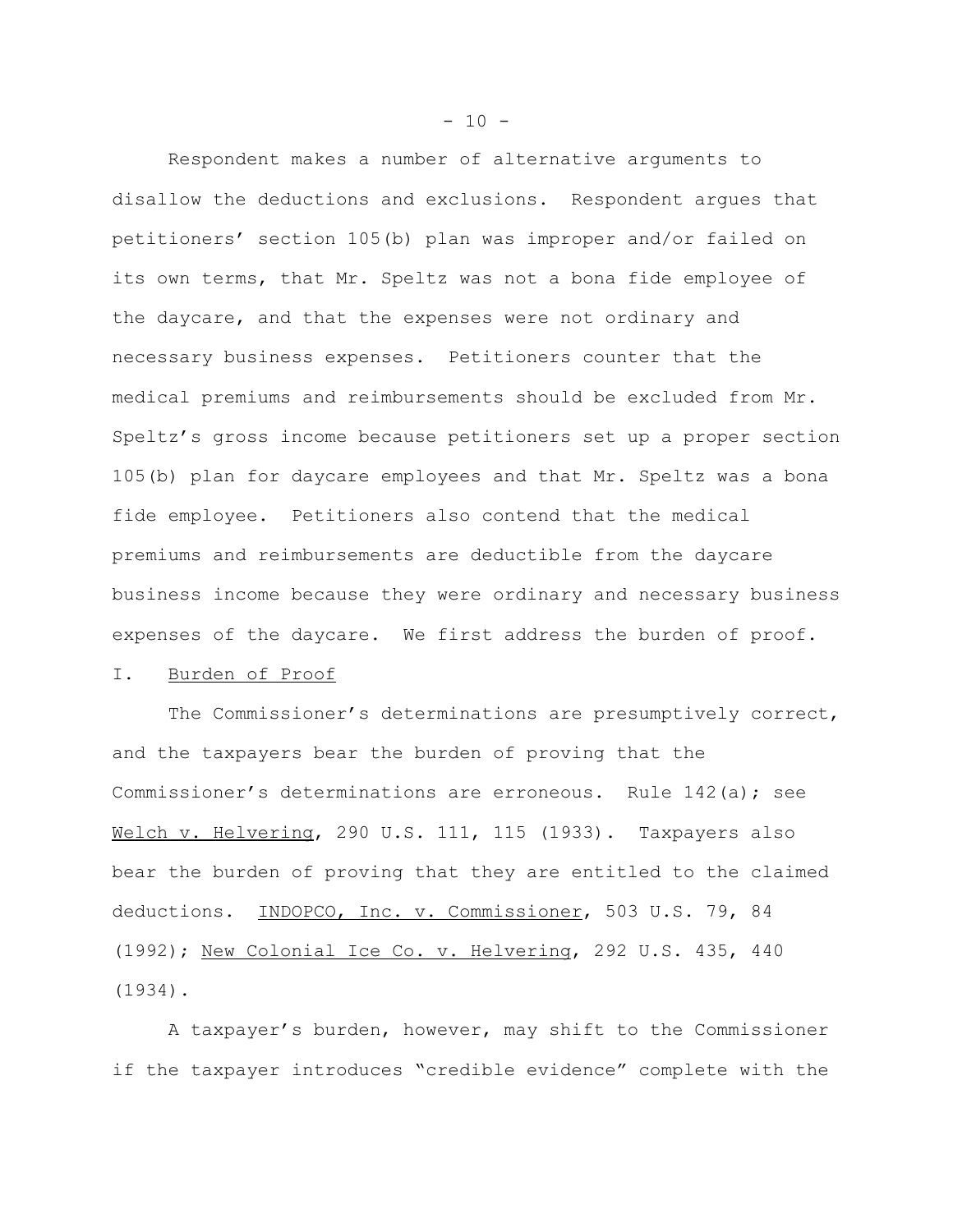necessary substantiation and documentation. See sec. 7491(a); Higbee v. Commissioner, 116 T.C. 438, 440-443 (2001). To shift the burden, the taxpayer must also have complied with requirements to cooperate with the Commissioner's reasonable requests for witnesses, information, documents, meetings, and interviews. Sec. 7491(a)(2). The taxpayer has the burden to prove the requirements have been met. Snyder v. Commissioner, T.C. Memo. 2001-255 (citing H. Conf. Rept. 105-599, at 240-241 (1998), 1998-3 C.B. 747, 994-995).

Petitioners reasonably complied with respondent's requests for information, documents, and meetings. Petitioners also produced credible evidence to establish that Mr. Speltz worked a sufficient number of hours and the nature of the activities he performed.7 Accordingly, we find that section 7491 shifts the burden of proof to respondent. Respondent therefore bears the burden of proving that petitioners are not entitled to exclude or deduct Mr. Speltz's reimbursements for insurance premiums and medical expenses.

### II. Excludability of Medical Premiums and Reimbursements

Gross income generally includes all income from whatever source derived. Sec. 61(a). This section has been interpreted

<sup>7</sup>Petitioners conceded that some of the hours Mrs. Speltz noted were personal and could not be counted. Mrs. Speltz subtracted those hours from the tabulation of the hours Mr. Speltz spent performing daycare-related tasks.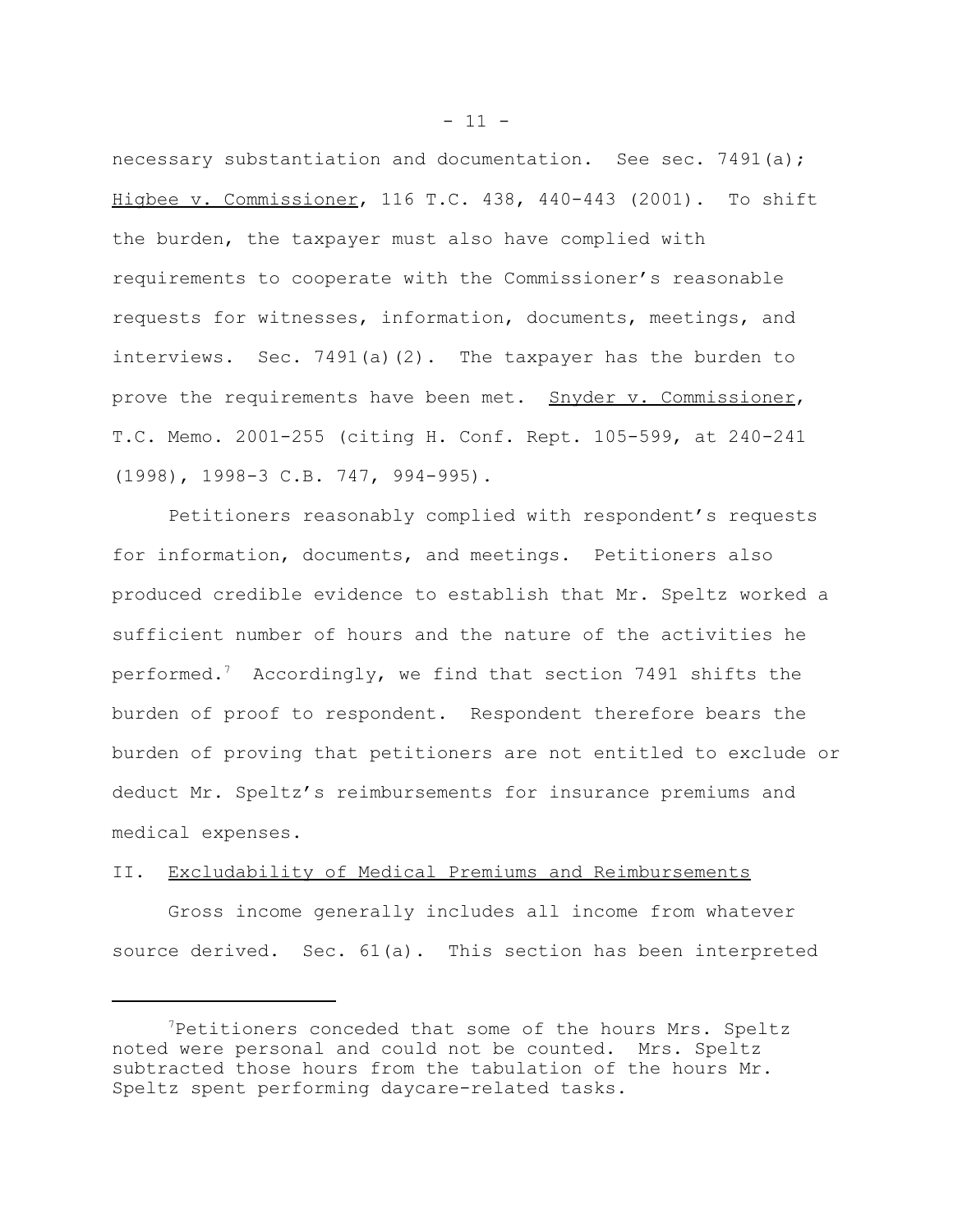broadly to encompass all gains except those specifically excluded by Congress. See Commissioner v. Glenshaw Glass Co., 348 U.S. 426, 430 (1955).

Consistent with this rule, payments by an employer to an employee through accident and health insurance for personal injuries or sickness are generally included in gross income. Sec. 105(a). An exception exists, however. Employees may exclude from gross income employer-paid "reimbursements" for medical care expenses. See secs.  $105(b)$ ,  $106(a)$ ,  $213(d)$ ; Schmidt v. Commissioner, T.C. Memo. 2003-325; see also Rev. Rul. 71-588, 1971-2 C.B. 91 (sanctioning payments from an employer-spouse to an employee-spouse).<sup>8</sup> We must therefore determine whether the exception applies and whether petitioners may exclude benefits from income.

To qualify for excludability, benefits must be received under a proper plan, notice or knowledge of the plan must be reasonably available to those covered, and there must be a bona

<sup>&</sup>lt;sup>8</sup>We are aware that revenue rulings are not binding on this Court or other Federal courts. Rauenhorst v. Commissioner, 119 T.C. 157, 171 (2002); Frazier v. Commissioner, 111 T.C. 243, 248 (1998). The public has a right, however, to rely on positions taken by the Commissioner in published guidance. Alumax, Inc. v. Commissioner, 109 T.C. 133, 163 n.12 (1997), affd. 165 F.3d 822 (11th Cir. 1999); Am. Campaign Acad. v. Commissioner, 92 T.C. 1053, 1070 (1989); Nissho Iwai Am. Corp. v. Commissioner, 89 T.C. 765, 778 (1987); see also Rev. Proc. 89-14, sec. 7.01(5), 1989-1 C.B. 814, 815 (taxpayers may rely on published revenue rulings in determining the tax treatment of their own transactions).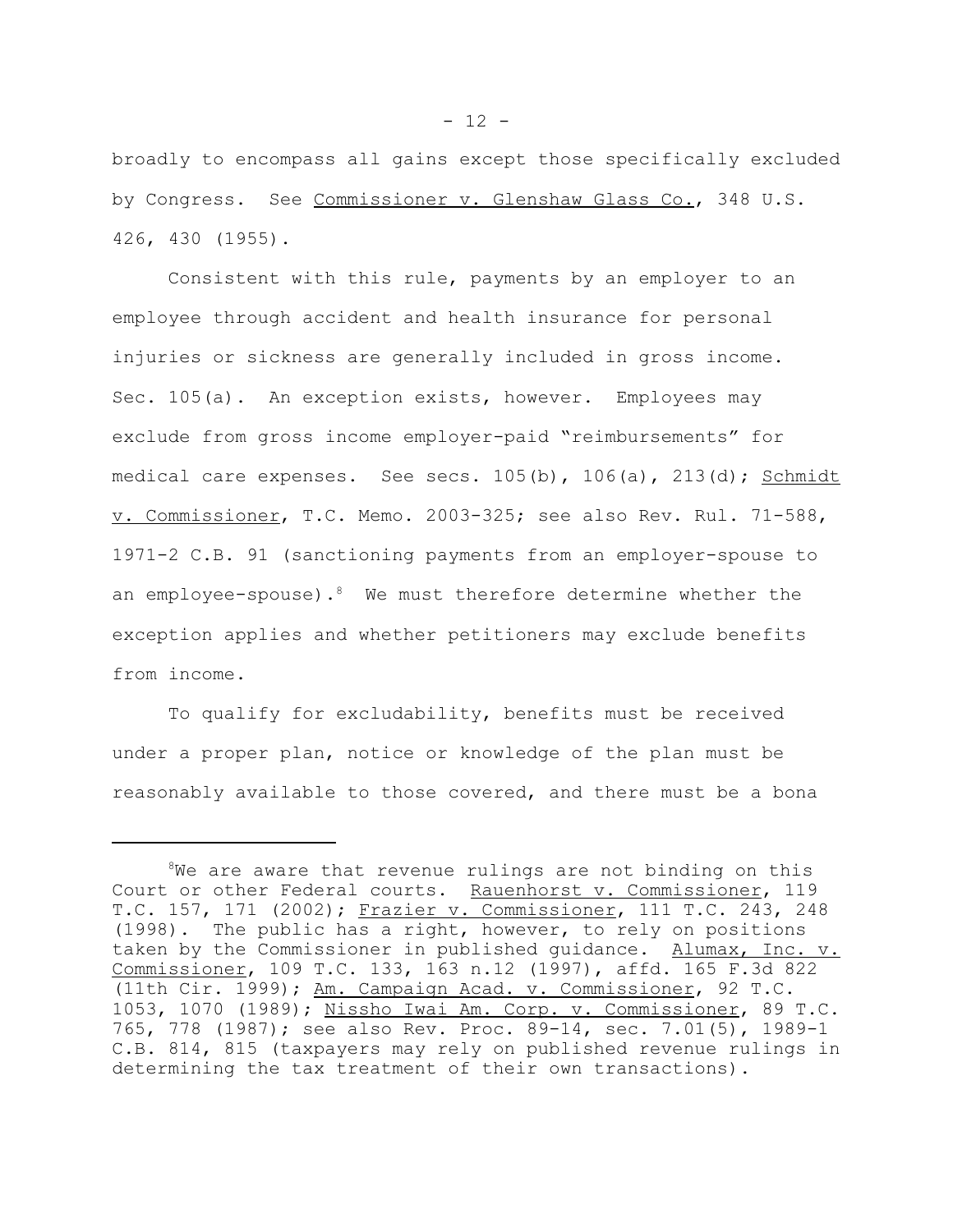fide employee. See secs.  $105(b)$ , (e), and  $106(a)$ ; Larkin v. Commissioner, 48 T.C. 629, 635 (1967), affd. 394 F.2d 494 (1st Cir. 1968); Tschetter v. Commissioner, T.C. Memo. 2003-326 (there need not be a written plan or enforceable employee rights under the plan so long as the participant has notice or knowledge of the plan); sec.  $1.105-5(a)$ , Income Tax Regs.

Respondent argues that Mr. Speltz's medical premiums and reimbursements should not be excluded from petitioners' income because there was no proper plan under section 105(b). Alternatively, if there was a proper plan, respondent argues that notice or knowledge of the plan was not reasonably available to Mr. Speltz. Respondent also argues that Mr. Speltz did not meet his contractual obligations under the "client data sheet" to work 12.5 hours each week. Finally, respondent argues that Mr. Speltz was not an employee of the daycare. We address each argument in turn.

### Whether There Was a Proper Plan

Section 105(b) and the underlying regulations provide guidelines as to what constitutes an accident and health plan. See sec.  $105(e)$ ; sec.  $1.105-5(a)$ , Income Tax Regs. A plan may be nonfunded or funded, insured or uninsured, it may cover one or more employees, and different plans may exist for different classes of employees. See sec. 105(e); Wigutow v. Commissioner, T.C. Memo. 1983-620 (the regulation contemplates a plan for the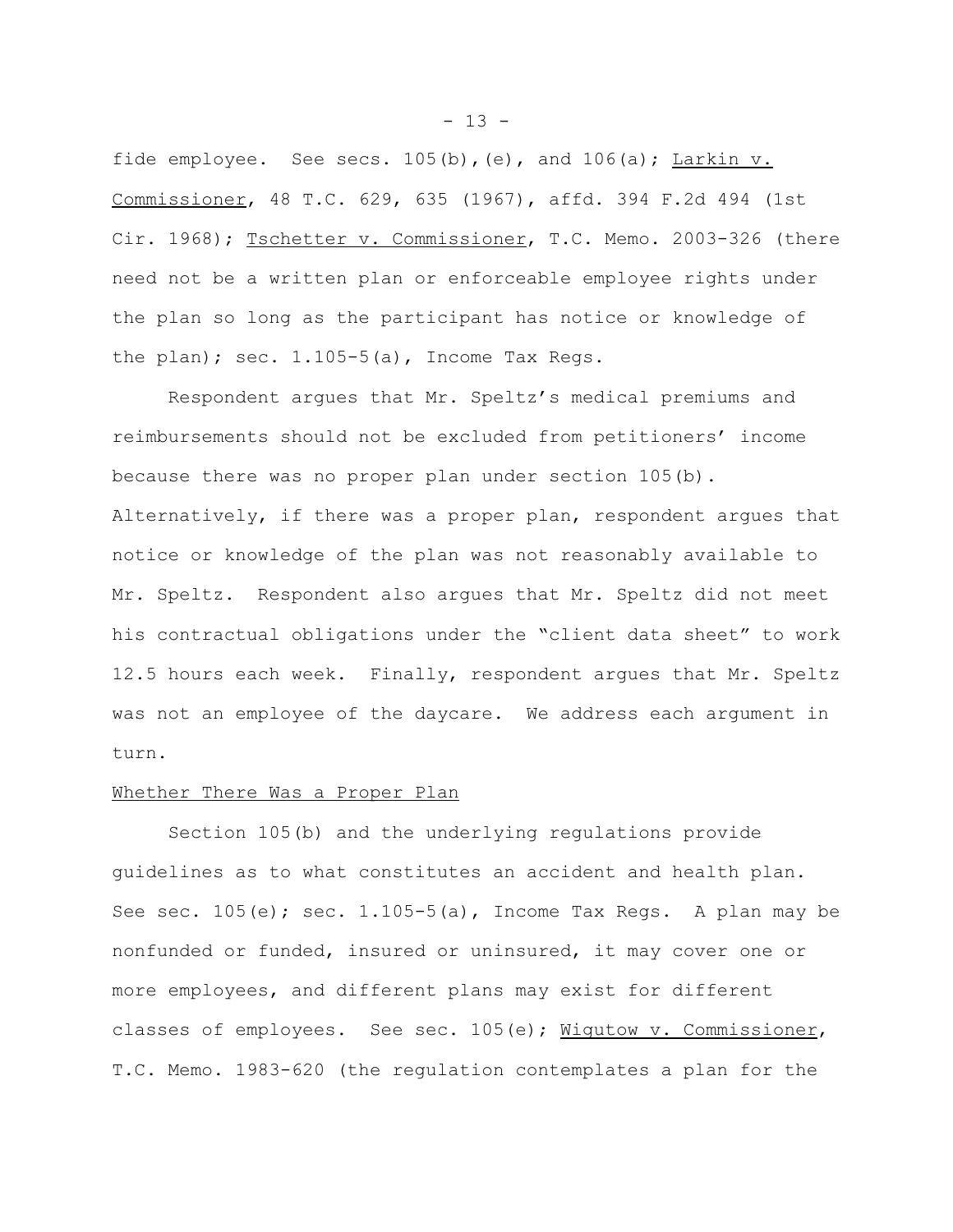benefit of a single employee); sec.  $1.105-5(a)$ , Income Tax Regs. So long as the participant has notice or knowledge of the plan, there is no requirement that it be in writing or that an employee's rights under the plan be enforceable. See Wigutow v. Commissioner, supra.

The daycare accident and health plan is detailed in Mrs. Speltz's "client data sheet," which states that the medical benefits plan would be effective in March 2000, that employees were eligible to receive up to \$6,500 a year in reimbursements, and that employees had to work a minimum of 12.5 hours a week to be eligible to receive benefits. On these facts, we find that the daycare established a proper accident and health plan. Whether Mr. Speltz Had Notice or Knowledge of the Plan

Respondent also argues that notice or knowledge of the plan was not reasonably available to Mr. Speltz. We disagree. Mr. Speltz signed a document indicating that his salary would be in the form of reimbursements for insurance premiums and medical expenses up to \$6,500 a year, he credibly testified that he had knowledge of the accident and health plan, and most importantly, Mr. Speltz used the plan. See id. (a taxpayer's signing the document declaring the plan is evidence that the taxpayer had knowledge of the plan); see also Charles Schneider & Co. v. Commissioner, 500 F.2d 148, 155 (8th Cir. 1974) (the Court is the exclusive judge of the credibility of the witnesses in making its

 $- 14 -$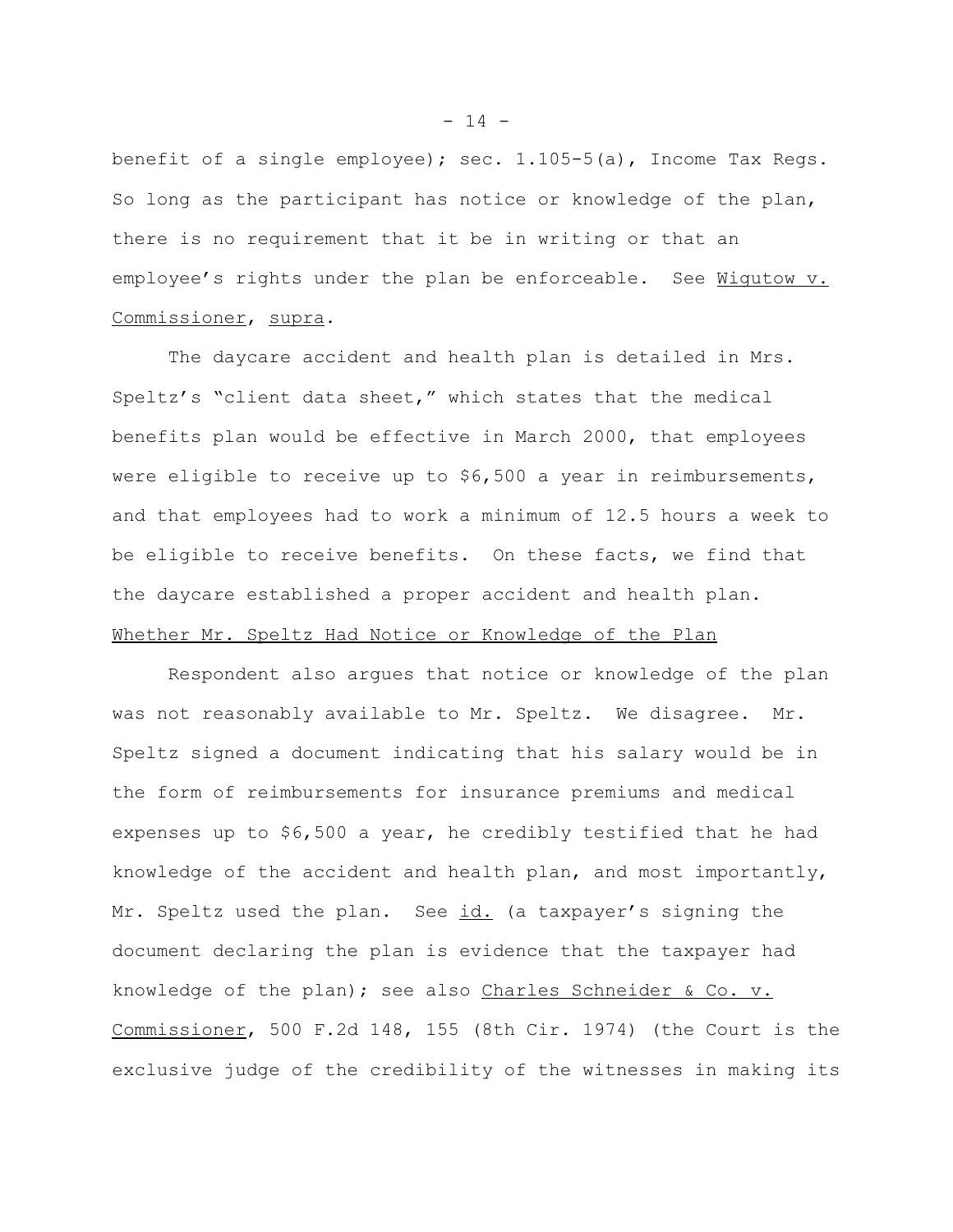factual findings), affg. T.C. Memo. 1973-130. We therefore find that Mr. Speltz had notice and knowledge of the plan.

### Whether Mr. Speltz Met the Hourly Requirement

Respondent also argues that Mr. Speltz worked less than the minimal hour requirement and, consequently, failed to fulfill his contractual obligations under the accident and health plan. More specifically, respondent cites Mrs. Speltz's "client data sheet," which states that employees are to work a "minimum" of 12.5 hours a week and a minimum of 7 months a year. Respondent interprets the term "minimum" as requiring Mr. Speltz to work 12.5 hours "every" week, rather than an average of 12.5 hours a week.

Interpreting the client data sheet, as respondent contends, to require Mr. Speltz to work 12.5 hours every week would render the 7 month a year minimum requirement superfluous-–Mr. Speltz would by definition have to work 12 months a year. Moreover, petitioners' employment contract requires employees to work an "average" of 12.5 hours a week, not a "minimum" of 12.5 hours. We find that Mrs. Speltz intended employees to work an average of 12.5 hours a week.

Interpreting the client data sheet in this manner produces consistency among the client data sheet, the employment contract, petitioners' stated intent that Mr. Speltz work an average of 12.5 hours a week, and that petitioners documented that Mr. Speltz worked an average of 12.5 hours a week. Accordingly, Mr.

 $- 15 -$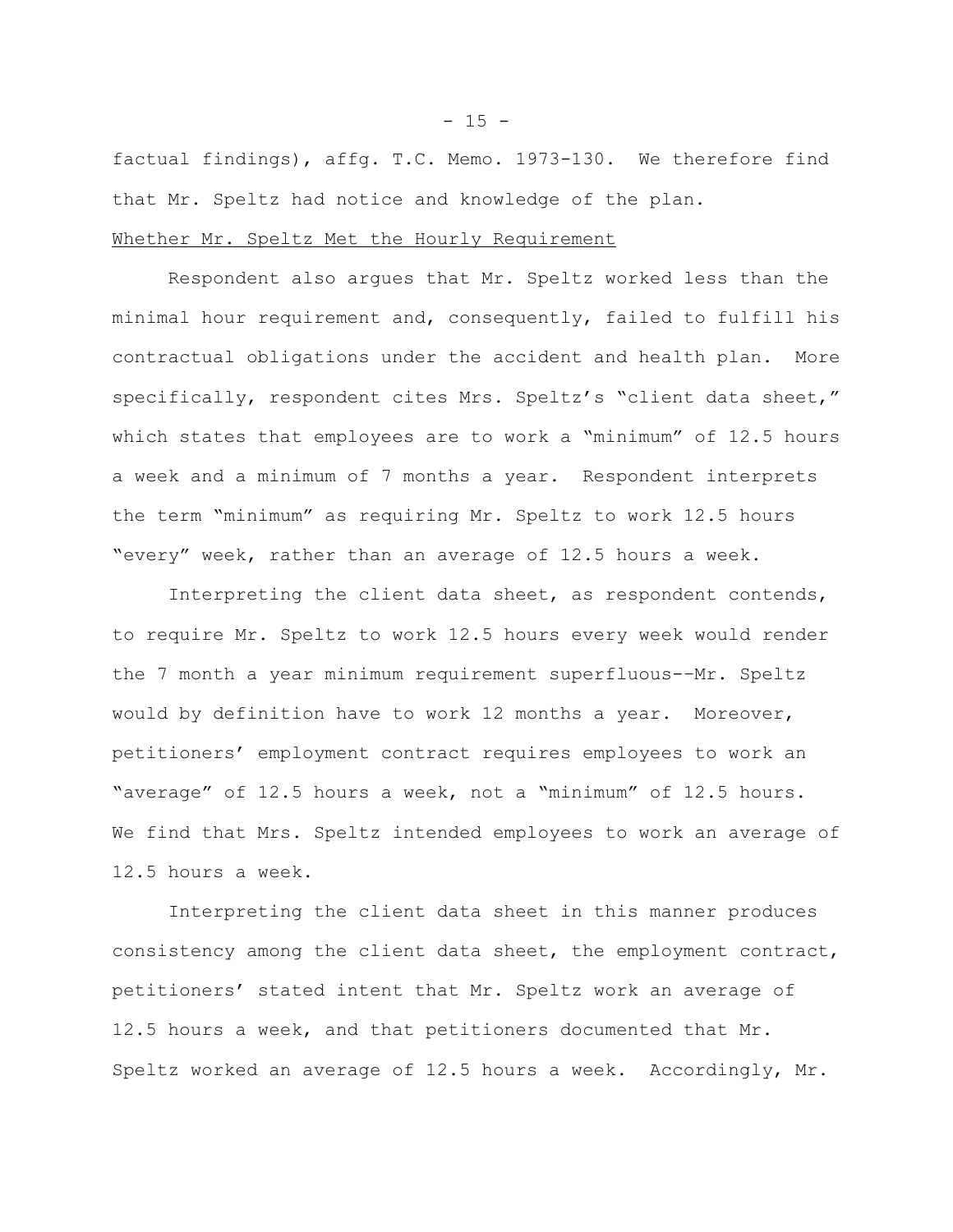Speltz fulfilled his contractual obligations under the accident and health plan. We next determine whether Mr. Speltz was a bona fide employee of the daycare.

### Whether Mr. Speltz Was an Employee

Whether an employer-employee relationship exists is a factual question. See Profl. & Executive Leasing, Inc. v. Commissioner, 862 F.2d 751, 753 (9th Cir. 1988), affg. 89 T.C. 225 (1987); Air Terminal Cab, Inc. v. United States, 478 F.2d 575, 578 (8th Cir. 1973); Packard v. Commissioner, 63 T.C. 621, 629-630 (1975); see also Haeder v. Commissioner, T.C. Memo. 2001-7. Courts typically apply a common law agency test to determine whether an employer-employee relationship exists. See, e.g., Nationwide Mut. Ins. Co. v. Darden, 503 U.S. 318, 323-324 (1992); Community for Creative Non-Violence v. Reid, 490 U.S. 730, 751-752 (1989); Matthews v. Commissioner, 92 T.C. 351, 360 (1989), affd. 907 F.2d 1173 (D.C. Cir. 1990). Moreover, where a family relationship is involved, close scrutiny is required to determine whether a bona fide employer-employee relationship existed and whether payments were made on account of the employer-employee relationship or on account of the family relationship. See Denman v. Commissioner, 48 T.C. 439 (1967); Haeder v. Commissioner, supra; Shelley v. Commissioner, T.C. Memo. 1994-432; Martens v. Commissioner, T.C. Memo. 1990-42, affd. without published opinion 934 F.2d 319 (4th Cir. 1991);

 $- 16 -$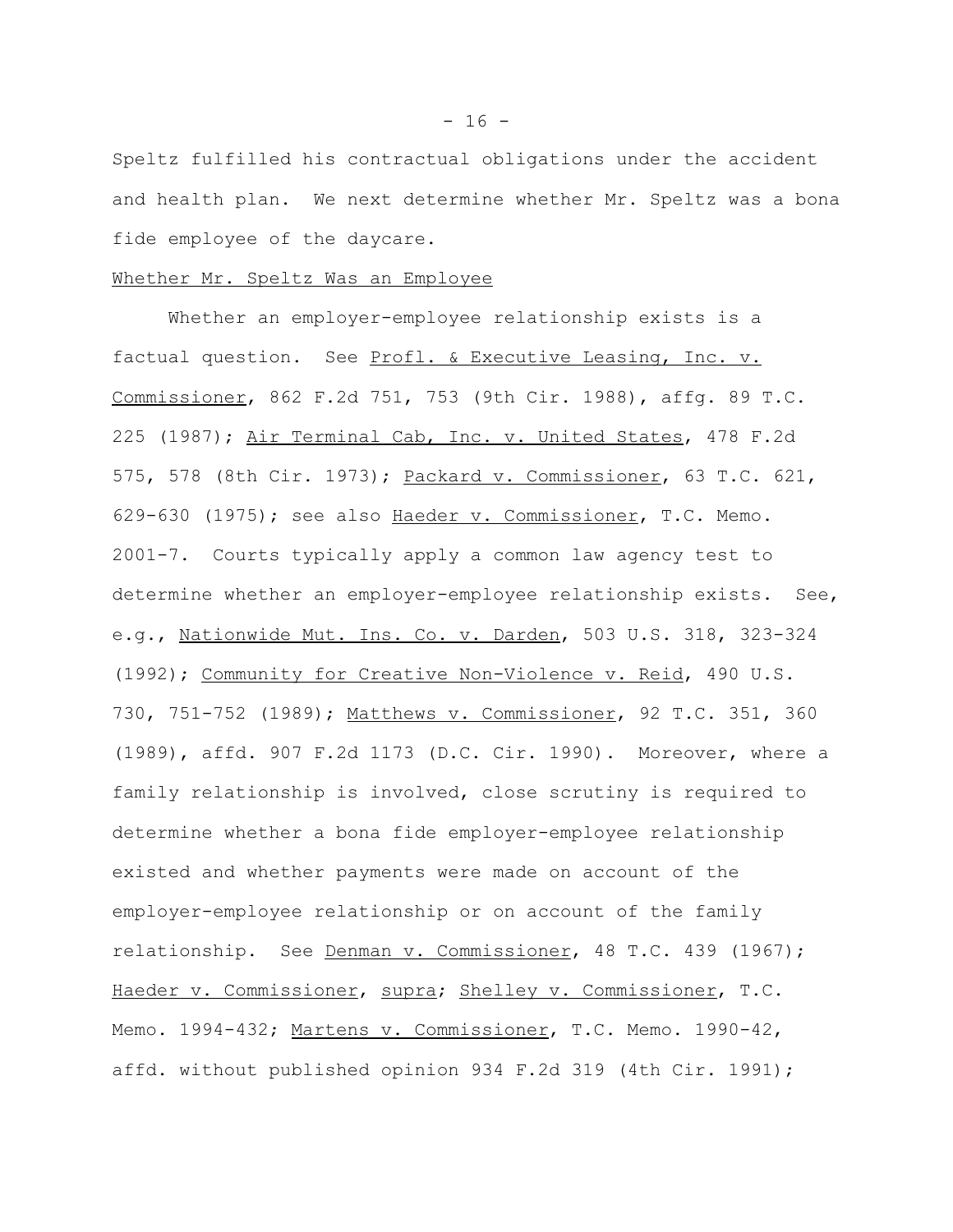Jenkins v. Commissioner, T.C. Memo. 1988-292, affd. without published opinion 880 F.2d 414 (6th Cir. 1989); Furmanski v. Commissioner, T.C. Memo. 1974-47. Because we shifted the burden under section 7491, respondent has the burden to prove that Mr. Speltz was not a bona fide employee of the daycare during the years at issue.

In determining whether a hired person is an employee under the general common law of agency, we consider several nonexclusive factors.<sup>9</sup> See Nationwide Mut. Ins. Co. v. Darden, supra; NLRB v. United Ins. Co., 390 U.S. 254, 258 (1968); Profl. & Executive Leasing, Inc. v. Commissioner, 89 T.C. 225, 232 (1987), affd. 862 F.2d 751, 753 (9th Cir. 1988). Inevitably cases turn on the particular facts of each case, and no one factor is controlling. See Profl. & Executive Leasing, Inc. v. Commissioner, supra.

The "fundamental" test of whether an employer-employee relationship exists is whether the hiring party has the "right to

<sup>9</sup>Courts have looked to factors including the hiring party's right to control the employee, the skill required, the source of the instrumentalities and tools, the location of the work, the duration of the relationship between the parties, whether the hiring party has the right to assign additional projects to the hired party, the extent of the hired party's discretion over when and how long to work, the method of payment, the hired party's role in hiring and paying assistants, whether the work is part of the regular business of the hiring party, whether the hiring party is in business, provides employee benefits, and the tax treatment of the hired party. See Community for Creative Non-Violence v. Reid, 490 U.S. 730, 751-752 (1989).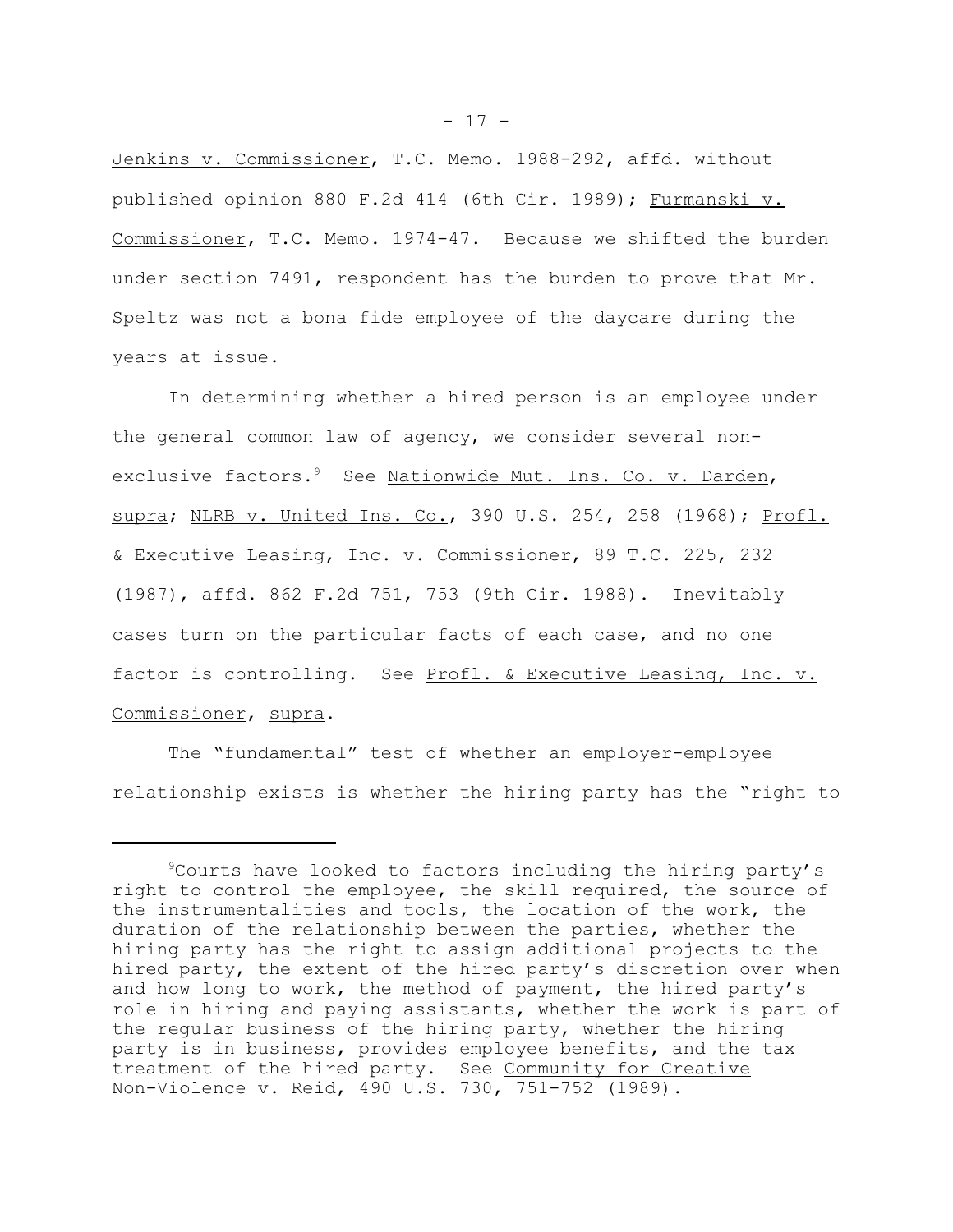control" the activities of the individual whose status is in issue. See Profl. & Executive Leasing, Inc. v. Commissioner, supra; McGuire v. United States, 349 F.2d 644, 646 (9th Cir. 1965); Packard v. Commissioner, supra at 629; Weber v. Commissioner, 103 T.C. 378, 387 (1994), affd. 60 F.3d 1104 (4th Cir. 1995); see also Alsco Storm Windows, Inc. v. United States, 311 F.2d 341, 343 (9th Cir. 1962); secs. 31.3401(c)-1(b), 31.3121(d)-1(c)(2), Employment Tax Regs. We consider this factor first.

Mr. Speltz was contractually obligated to work for the daycare, and he credibly testified that he understood Mrs. Speltz had the right to control his activities. See Charles Schneider & Co. v. Commissioner, 500 F.2d at 155. When Mr. Speltz arrived home, Mrs. Speltz generally split the children into two groups, directing which children Mr. Speltz cared for and where he cared for them. Mrs. Speltz also controlled the amount of compensation Mr. Speltz received, and she had the contractual right to discharge Mr. Speltz.

Further, Mr. Speltz did not require repetitious instruction. His tasks were limited and consistent. See Ewens & Miller v. Commissioner, 117 T.C. 263, 270 (2001) (the employer need not supervise every detail of the work environment or set the employee's hours to control the employee) (citing Gen. Inv. Corp. v. United States, 823 F.2d 337, 342 (9th Cir. 1987)); Weber v.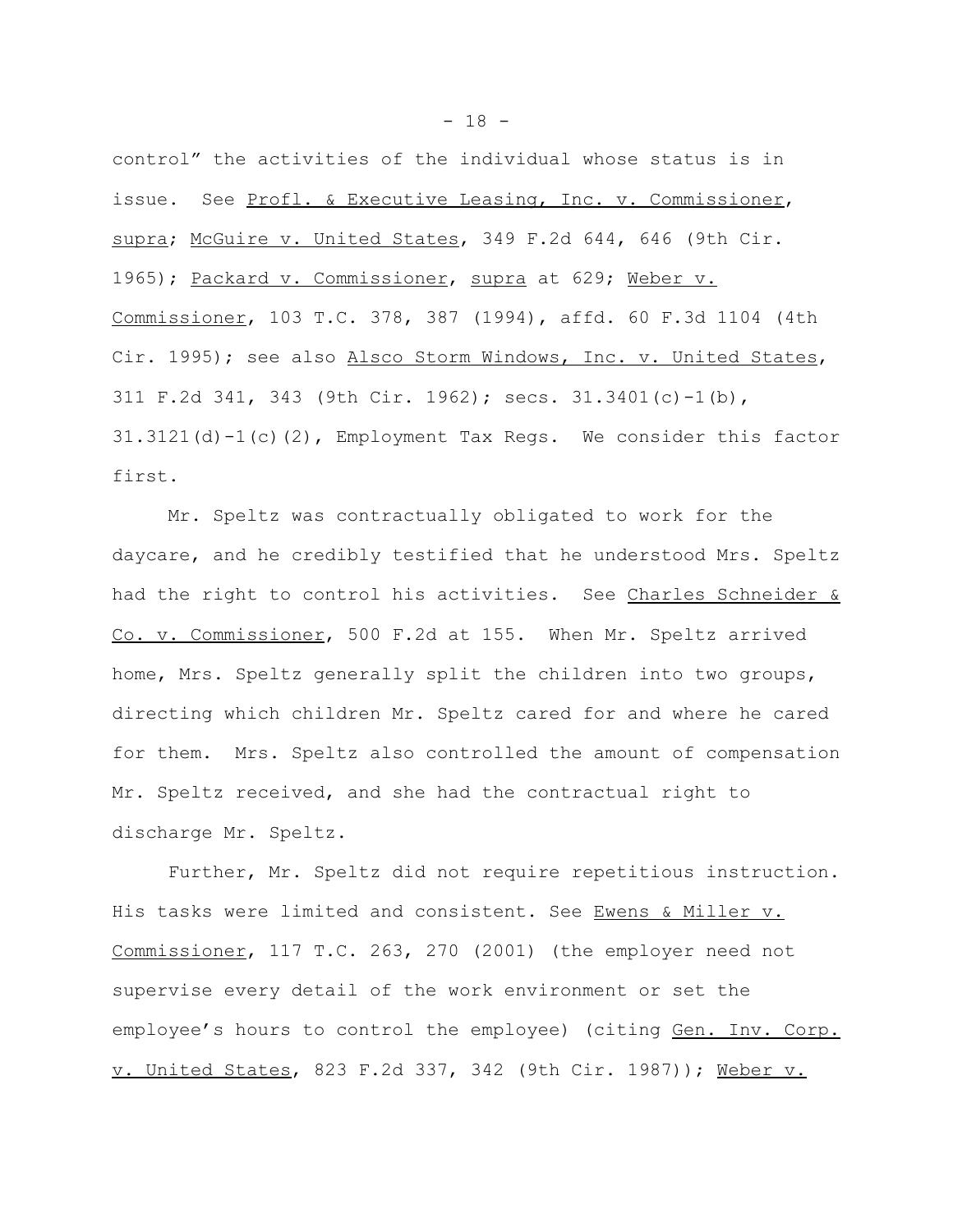Commissioner, supra at 387 (the degree of control necessary to find employee status varies with the nature of the services provided). Mrs. Speltz provided a sufficient level of direction and control for Mr. Speltz to perform his required duties under the circumstances. We find on the record that Mrs. Speltz had the right to control Mr. Speltz.

In addition to the control factor, other factors support petitioners' employer-employee characterization. For instance, Mrs. Speltz's calendar notations during the years at issue confirm that Mr. Speltz consistently worked for the daycare, she paid Mr. Speltz in employee benefits, Mr. Speltz's work was integral to the daycare's operation, Mr. Speltz was trained to work in childcare, and petitioners' employment contract evidences petitioners' intent to create an employer-employment arrangement. See generally Community for Creative Non-Violence v. Reid, 490 U.S. 730, 751-752 (1989).

Moreover, this case is distinguishable from cases finding that no employer-employee relationship existed among family members, usually where the taxpayers failed to substantiate the services provided. See, e.g., Shelley v. Commissioner, supra (taxpayer did not document any services the taxpayer's spouse performed); Martens v. Commissioner, supra (little to no records substantiated the services provided). Petitioners substantiated the tasks Mr. Speltz performed in detail.

 $- 19 -$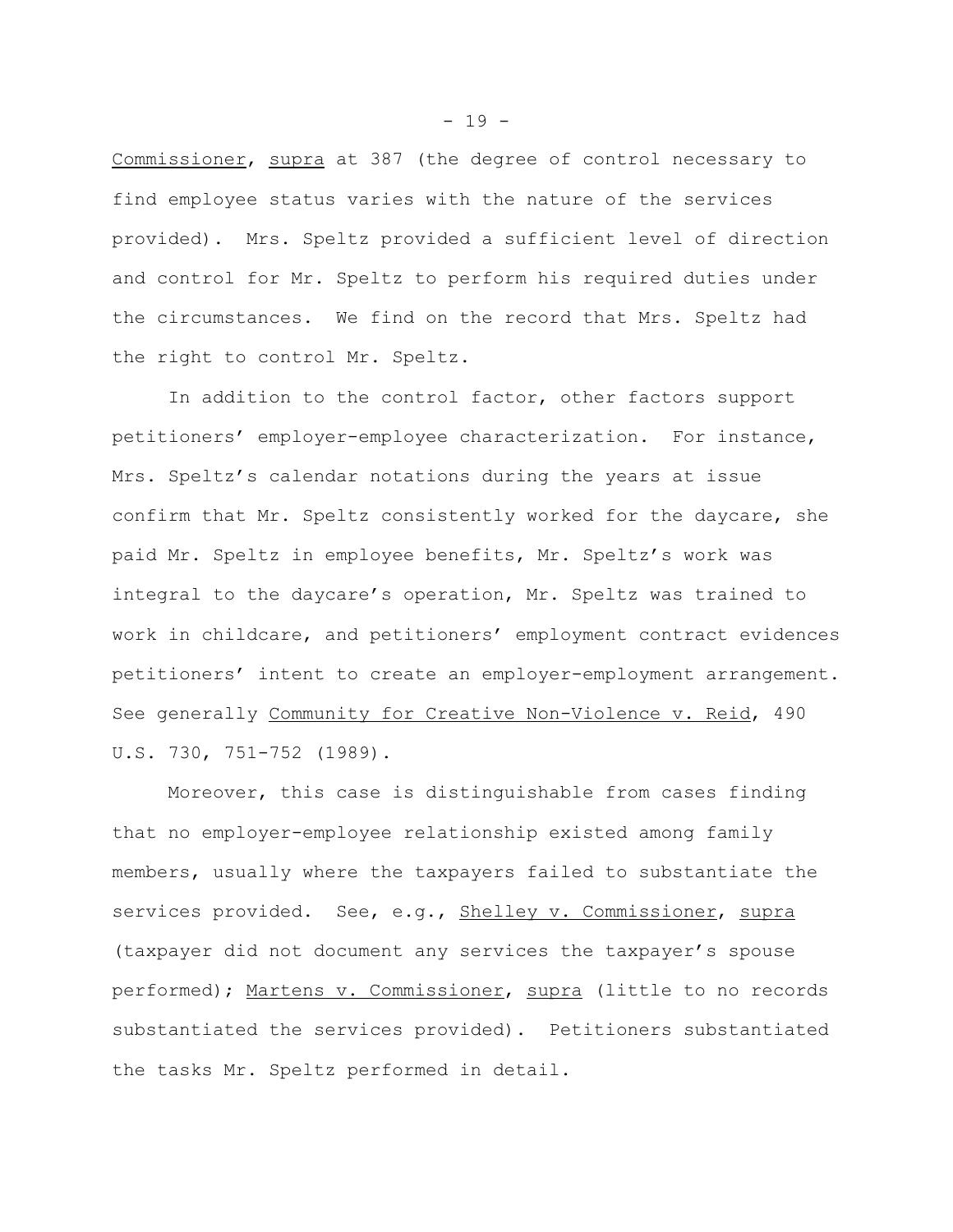We also find Haeder v. Commissioner, supra, which respondent cited, distinguishable. In Haeder, the Court found no employeremployee relationship existed between two spouses, where one spouse had a legal practice at home and the other spouse assisted with secretarial, clerical, bookkeeping, and cleaning services. Haeder v. Commissioner, T.C. Memo. 2001-7. In Haeder, the taxpayer-attorney admitted that the law practice had few clients during the years at issue and required little assistance. Moreover, only the taxpayer-attorney testified, and the Court found that testimony vague, generalized, and conclusory. Nor did the taxpayers document the spouse's purported work activities or the time spent working. Id.

Our case is therefore distinguishable from Haeder. While the record in Haeder was "devoid" of credible evidence that an employer-employee relationship existed, petitioners submitted credible evidence and testimony concerning the nature of Mr. Speltz's activities and Mrs. Speltz's direction of those activities.

Finally, we have applied close scrutiny to the facts and find that the daycare payments were made on account of the employer-employee relationship and not on account of the family relationship. See Denman v. Commissioner, 48 T.C. 439 (1967); Haeder v. Commissioner, supra; Shelley v. Commissioner, T.C. Memo. 1994-432; Martens v. Commissioner, T.C. Memo. 1990-42. Mr.

 $-20 -$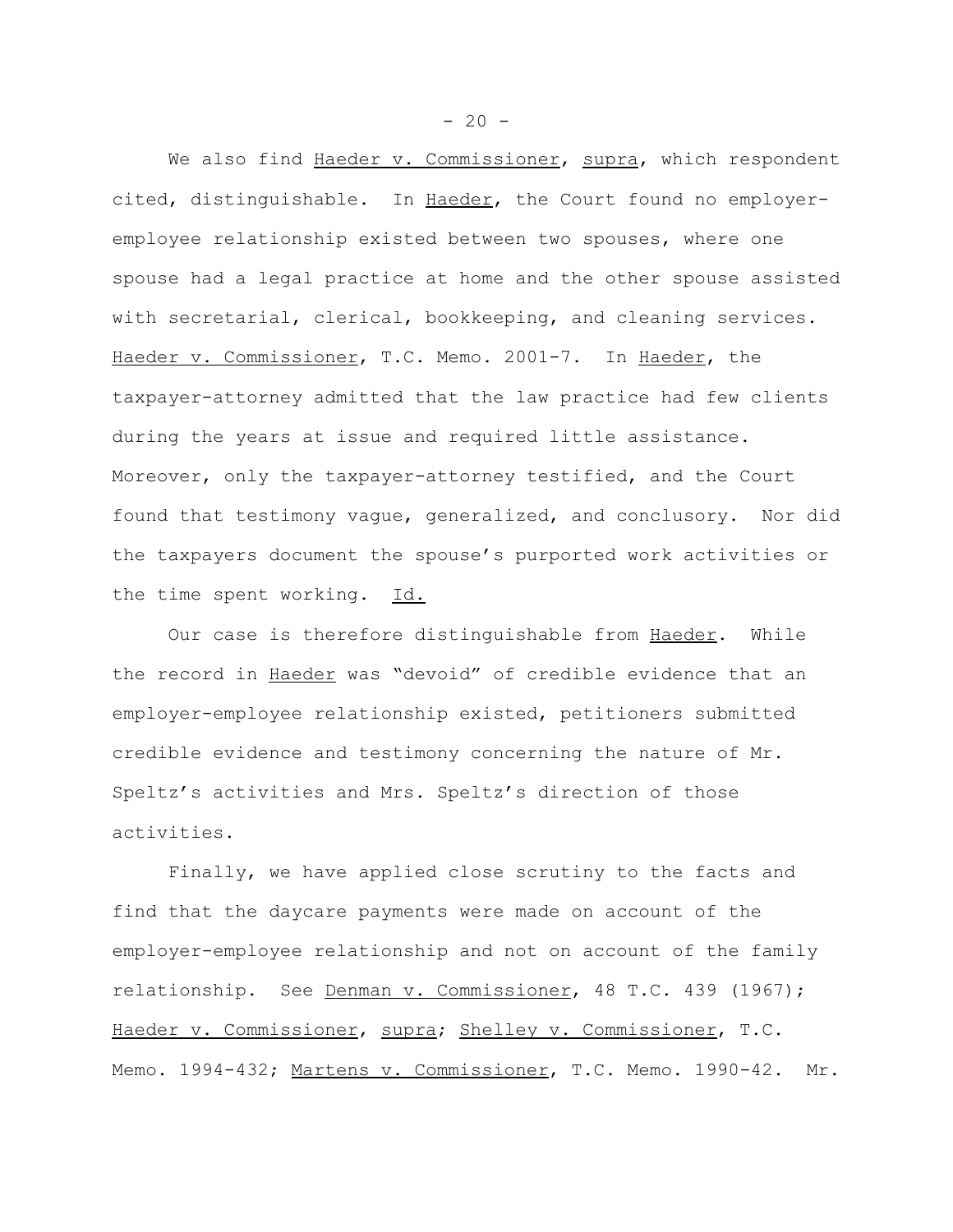Speltz's activities were essential to the daycare business operations. Accordingly, we find that payments made under the daycare's medical benefits plan in the form of reimbursements are excludable from petitioners' gross income under section 105(b).

# III. Deductibility of Medical Premiums and Reimbursements

We next determine whether Mrs. Speltz may deduct the medical cost of insurance premiums and medical reimbursements paid on Mr. Speltz's behalf from daycare business income. Petitioners may deduct medical costs attributable to Mr. Speltz if they substantiated the amount deducted and established that the amounts were ordinary and necessary and reasonable in amount. $10$ Whether Payments to Mr. Speltz Were Ordinary and Necessary Business Expenses

Respondent argues that petitioners' employee benefit program expense should be disallowed because petitioners deducted, in part, personal expenses, which are not ordinary and necessary business expenses and are therefore not deductible. Petitioners aver that the amounts deducted were ordinary and necessary business expenses and that the personal characteristics of the activities Mr. Speltz performed should not supplant the predominant business purpose of those activities.

Taxpayers may deduct all ordinary and necessary expenses paid or incurred during the taxable year in carrying on a trade

 $- 21 -$ 

 $10$ We previously determined that an employer-employee relationship existed.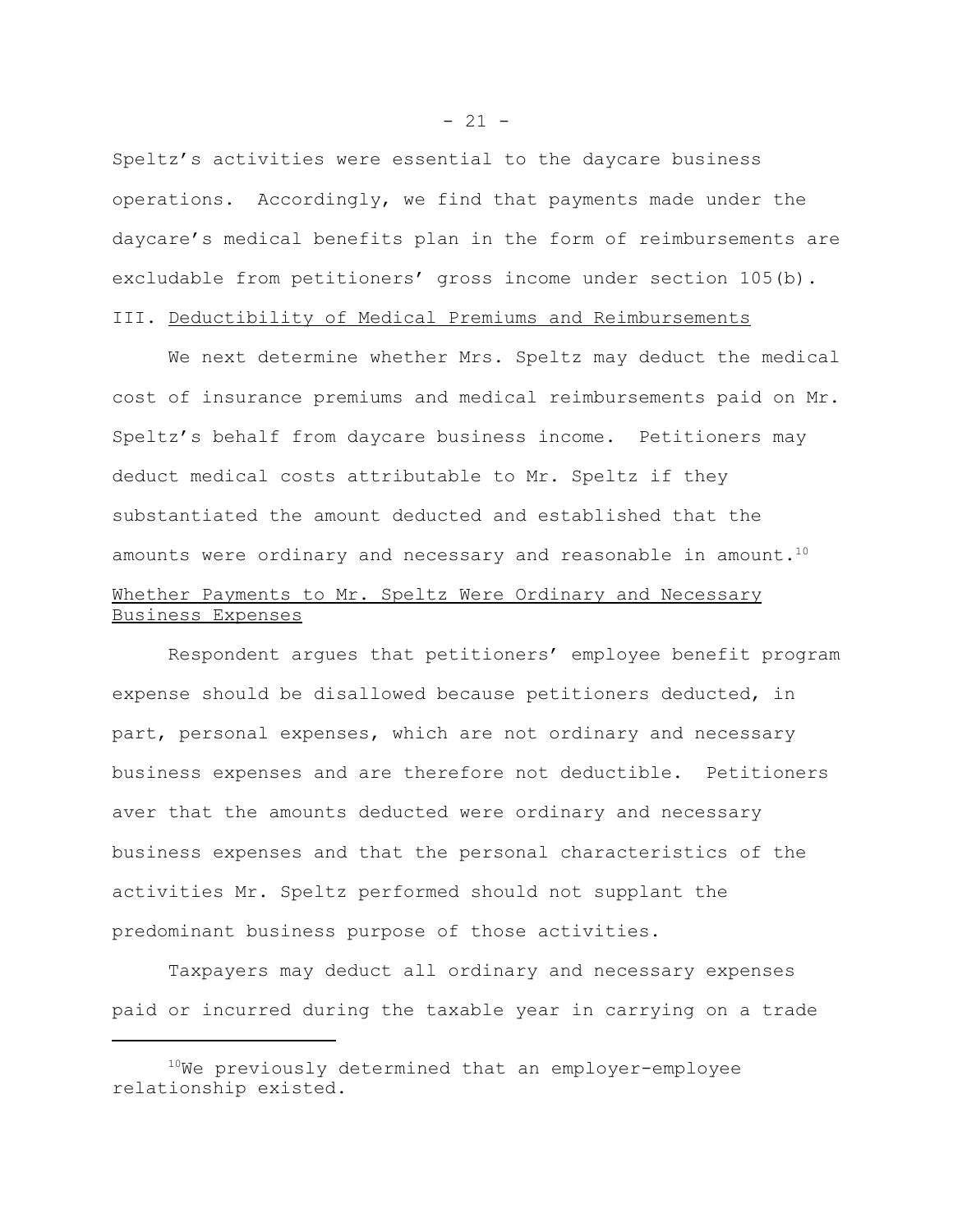or business, including a reasonable allowance for salaries or other compensation for personal services actually rendered. Sec. 162(a)(1). An expense is considered "ordinary" if commonly or frequently incurred in the trade or business of the taxpayer. Deputy v. du Pont, 308 U.S. 488, 495-496 (1940). An expense is "necessary" if it is appropriate or helpful in carrying on a taxpayer's trade or business. Commissioner v. Heininger, 320 U.S. 467, 475 (1943); Welch v. Helvering, 290 U.S. at 113.

Ordinary and necessary business expenses include payments to employees for sickness, hospitalization, medical expense, or a similar benefit plan. Secs. 162(a), 213(a); sec. 1.162-10(a), Income Tax Regs. The test for deductibility in the case of compensation payments is whether they are reasonable in amount and are in fact payments purely for services. See Cardwell v. Commissioner, T.C. Memo. 1982-453 (citing United States v. Haskel Engg. & Supply Co., 380 F.2d 786, 788 (9th Cir. 1967)); sec. 1.162-7(a), Income Tax Regs. Expenses must also be directly or proximately related to the taxpayer's trade or business. Deputy v. du Pont, supra at 494-495; sec. 1.162-1, Income Tax Regs.

While taxpayers may generally deduct ordinary and necessary expenses paid or incurred in carrying on a trade or business, taxpayers may not deduct personal, living, or family expenses. See secs. 162(a), 262; see also Feldman v. Commissioner, 86 T.C. 458, 464 (1986); Sharon v. Commissioner, 66 T.C. 515, 522-525 (1976), affd. 591 F.2d 1273, 1275 (9th Cir. 1978). Moreover,

 $- 22 -$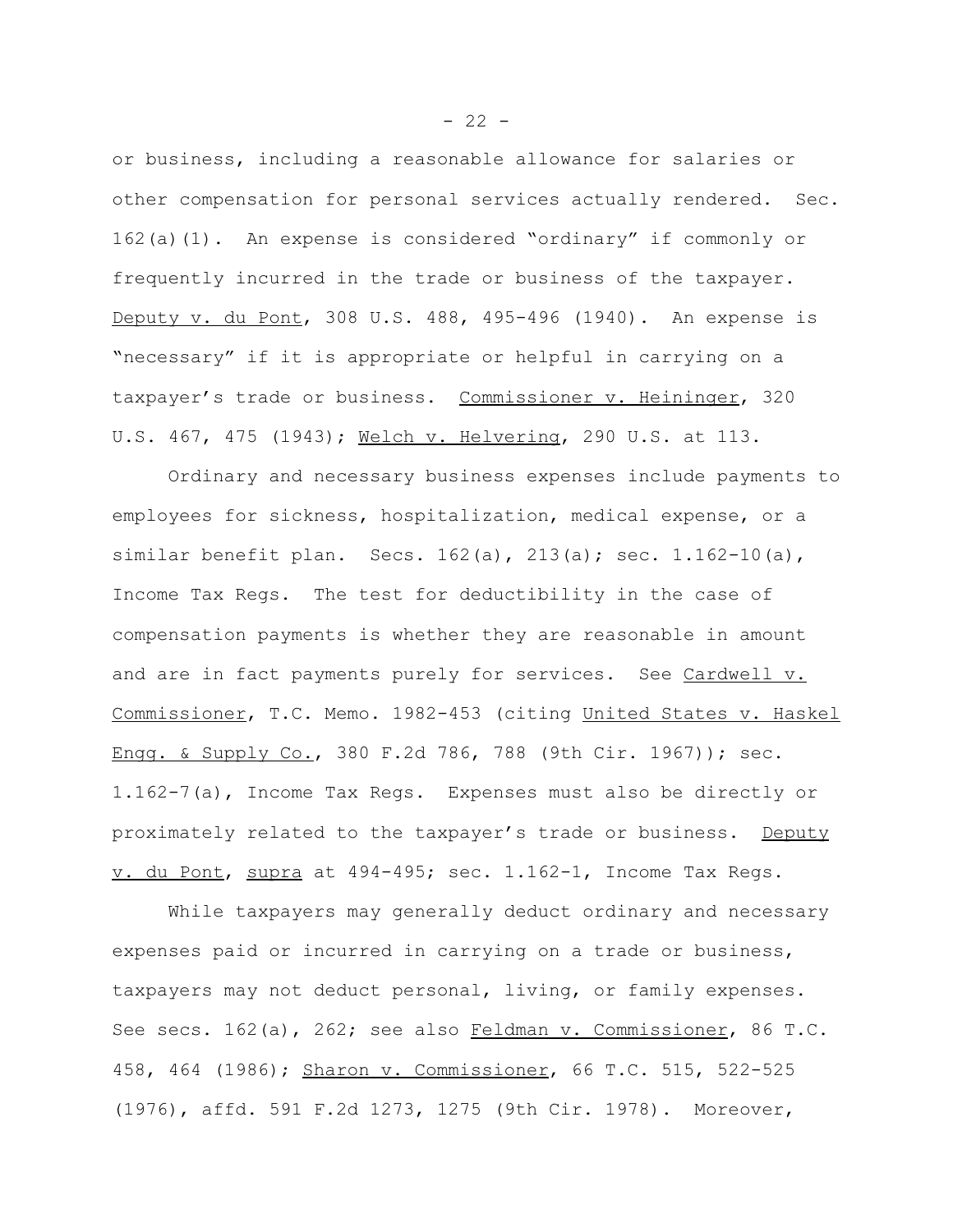where there is a mixture of business and personal aspects, some discretion is permitted to determine which considerations predominate and whether any part of the expenditure may qualify for a deduction. See Feldman v. Commissioner, supra at 464; Heineman v. Commissioner, 82 T.C. 538, 542 (1984) (the distinction between business expenses and personal expenses is based on a weighing and balancing of the facts and circumstances in each case); Sharon v. Commissioner, supra at 524 (a weighing and balancing of the facts is required to give the business and personal characteristics their proper order of importance).

We agree with respondent that the hours Mr. Speltz spent picking up mail and groceries and those spent transporting firewood without children are not sufficiently business oriented to warrant an expense deduction. Nonetheless, Mr. Speltz completed a substantial number of hours of business-oriented services for the daycare that Mrs. Speltz credibly substantiated. We therefore find that the medical expense deductions attributable to Mr. Speltz's business-oriented activities were ordinary and necessary business expenses of the daycare. Whether the Payments Were Reasonable in Amount

We must also determine whether the amounts paid to Mr. Speltz as compensation were reasonable in amount. Mr. Speltz was paid \$3,279 in 2000 and \$4,539 in 2001. Whether amounts paid as wages are reasonable compensation for services rendered is a question of fact to be decided on the basis of the facts and

 $- 23 -$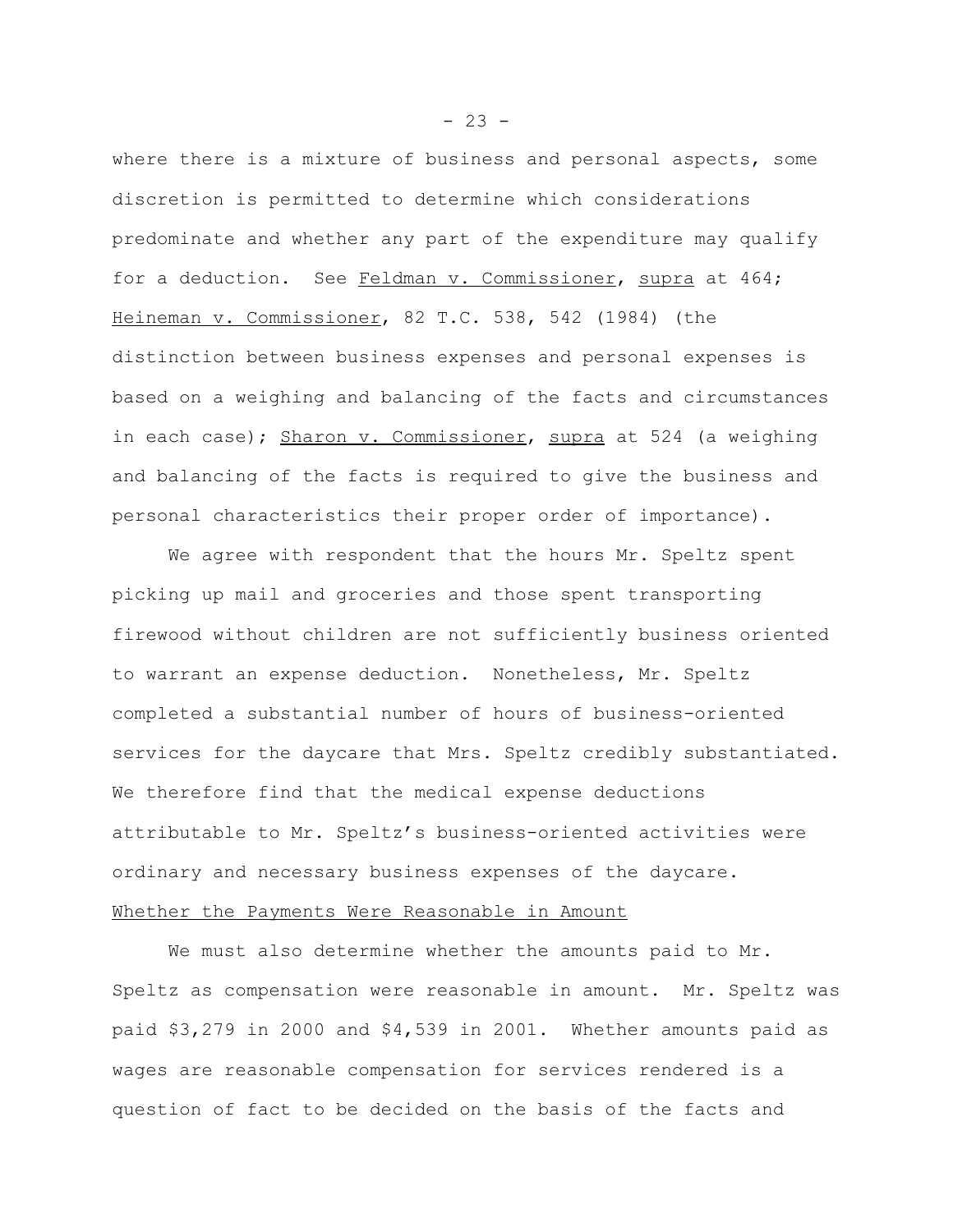circumstances of each case. See Estate of Wallace v. Commissioner, 95 T.C. 525, 553 (1990), affd. 965 F.2d 1038 (11th Cir. 1992). Further, there are no fixed rules or exact standards for determining what constitutes reasonable compensation. See Golden Constr. Co. v. Commissioner, 228 F.2d 637, 638 (10th Cir. 1955), affg. T.C. Memo. 1954-221. With these rules in mind, we determine whether the compensation Mr. Speltz received for business-related services was reasonable in amount.

Mrs. Speltz recorded that Mr. Speltz worked 517.25 hours in 2000 and 655 hours in 2001. During those years, Mr. Speltz received medical benefits of \$3,279 and \$4,255.58, respectively. Mr. Speltz therefore received approximately \$6.34 an hour in 2000 (\$3,279/517.25) and \$6.50 an hour in 2001 (\$4,255.58/655). Mr. Speltz's hourly rate is comparatively low considering the \$13 an hour that Mrs. Speltz testified she would have had to pay a daycare substitute. Eliminating even half of Mr. Speltz's hours would produce a not unreasonable amount of compensation at \$12.69 an hour in 2000 (\$3,279/258.5) and \$13.06 an hour in 2001 (\$4,255.58/325.75). Even assuming arguendo, therefore, that half the hours Mrs. Speltz logged for Mr. Speltz were personal and disallowable, we would nonetheless still find the compensation provided Mr. Speltz in the years at issue reasonable in amount. IV. Whether Petitioners May Deduct Insurance Premiums

In the alternative, respondent argues that the "insurance premium" component of Mr. Speltz's reimbursements is not

 $- 24 -$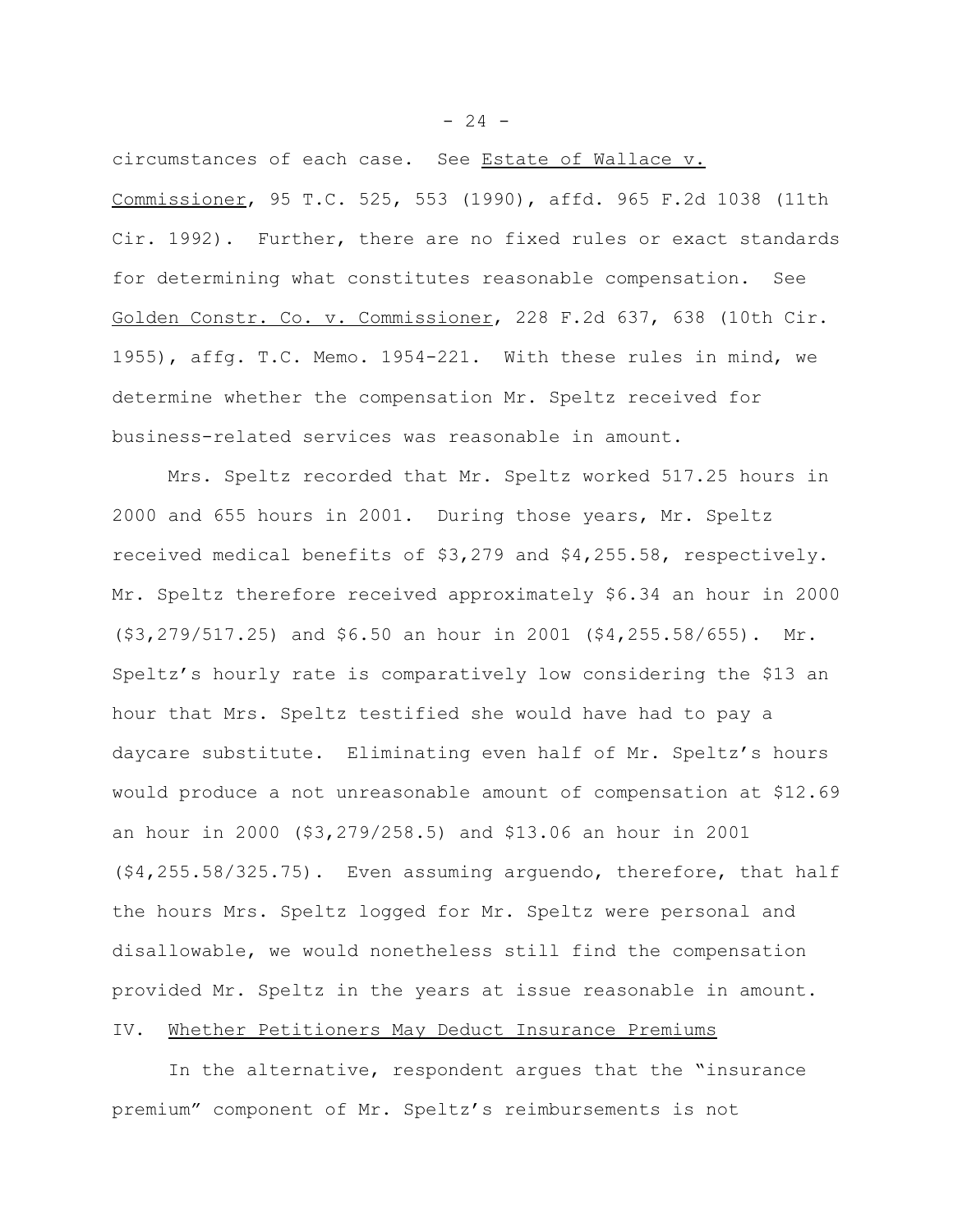deductible under section  $162(1)$ . On the contrary, petitioner contends that section 162(l) applies only to self-employed individuals and that because the deductions are attributable to Mr. Speltz, an employee, section  $162(1)$  does not apply.<sup>11</sup> We agree.

Under section 162(l), a self-employed taxpayer may deduct the cost of medical insurance premiums under certain conditions. A self-employed taxpayer may not deduct the cost of medical insurance premiums, however, if the self-employed taxpayer is eligible to participate in a subsidized health plan of another employer of the taxpayer or of a spouse's employer. Sec.  $162(1)(2)(B)$ .

Mrs. Speltz is self-employed. She deducted on the daycare Schedules C the cost of medical insurance premiums paid for Mr. Speltz under the daycare's accident and health plan for employees, and she was eligible to receive medical benefits through Mr. Speltz's subsidized health plan with Fastenal, his full-time employer.

While section 162(l) applies to Mrs. Speltz because she is self-employed, section 162(l) does not apply to Mr. Speltz. See secs.  $162(1)(1)(A)$ ,  $401(c)(3)$ . Because the premiums were paid for medical insurance for Mr. Speltz, the limits of section

 $- 25 -$ 

<sup>&</sup>lt;sup>11</sup>The deduction amounts of \$705.82 in 2000 and \$968.06 in 2001 constituted medical, dental, and cancer insurance premiums. The full amounts deducted were \$3,279 in 2000 and \$4,539 in 2001.